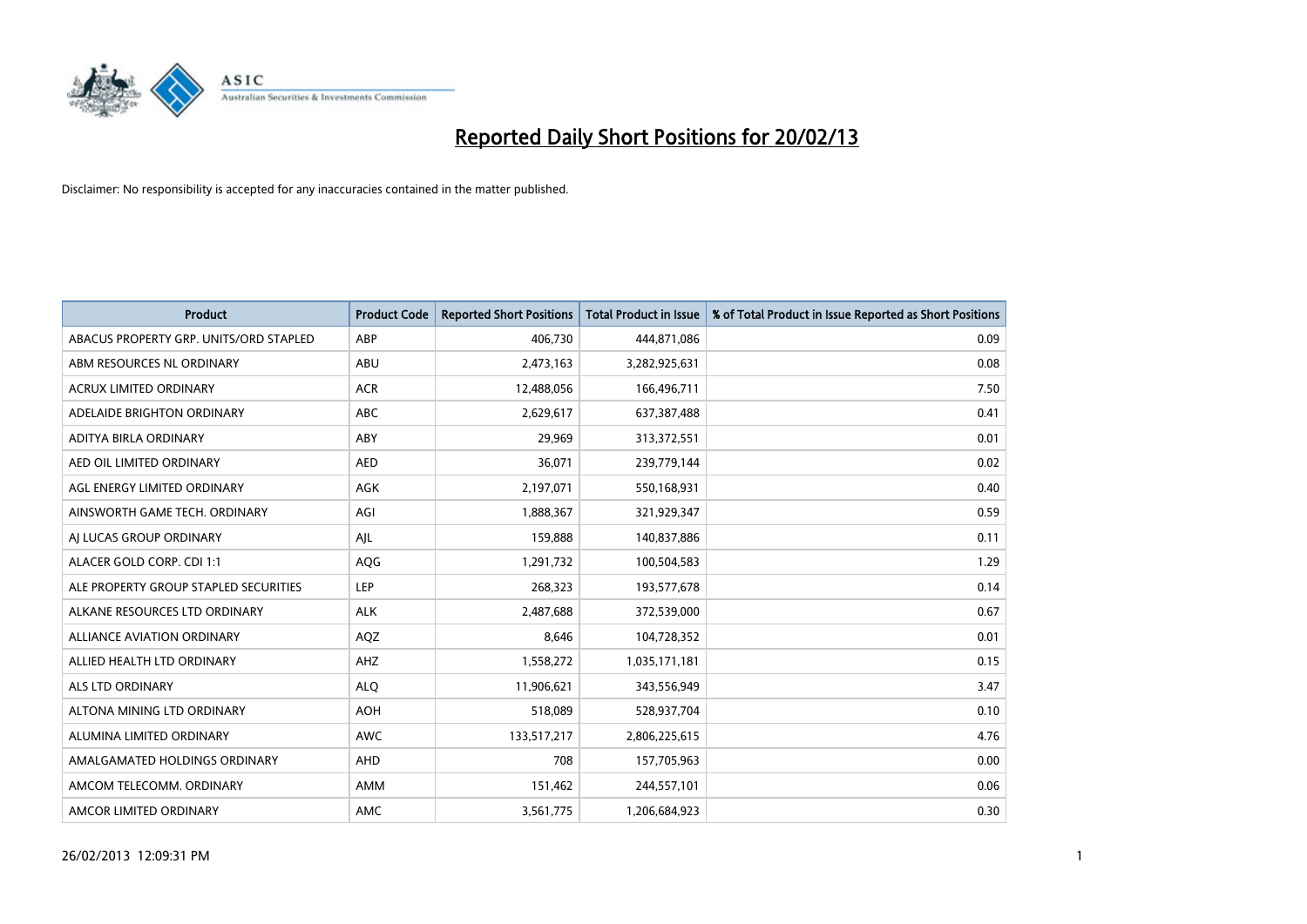

| Product                                   | <b>Product Code</b> | <b>Reported Short Positions</b> | <b>Total Product in Issue</b> | % of Total Product in Issue Reported as Short Positions |
|-------------------------------------------|---------------------|---------------------------------|-------------------------------|---------------------------------------------------------|
| AMP LIMITED ORDINARY                      | AMP                 | 8,447,470                       | 2,930,423,546                 | 0.29                                                    |
| AMPELLA MINING ORDINARY                   | AMX                 | 4,302,450                       | 247,500,493                   | 1.74                                                    |
| ANGLOGOLD ASHANTI CDI 5:1                 | AGG                 | $\mathbf{1}$                    | 89,207,765                    | 0.00                                                    |
| ANSELL LIMITED ORDINARY                   | <b>ANN</b>          | 6,664,975                       | 130,768,652                   | 5.10                                                    |
| ANTARES ENERGY LTD ORDINARY               | AZZ                 | 485,107                         | 257,000,000                   | 0.19                                                    |
| ANZ BANKING GRP LTD ORDINARY              | ANZ                 | 5,517,813                       | 2,743,607,474                 | 0.20                                                    |
| APA GROUP STAPLED SECURITIES              | <b>APA</b>          | 7,052,765                       | 827,350,325                   | 0.85                                                    |
| APN NEWS & MEDIA ORDINARY                 | <b>APN</b>          | 17,417,448                      | 661,526,586                   | 2.63                                                    |
| AQUARIUS PLATINUM. ORDINARY               | <b>AOP</b>          | 11,055,714                      | 486,851,336                   | 2.27                                                    |
| AQUILA RESOURCES ORDINARY                 | <b>AQA</b>          | 9,896,233                       | 411,804,442                   | 2.40                                                    |
| ARAFURA RESOURCE LTD ORDINARY             | <b>ARU</b>          | 381,833                         | 441,270,644                   | 0.09                                                    |
| ARB CORPORATION ORDINARY                  | ARP                 | 91,334                          | 72,481,302                    | 0.13                                                    |
| ARDENT LEISURE GROUP STAPLED SECURITIES   | AAD                 | 3,216,883                       | 397,774,513                   | 0.81                                                    |
| ARISTOCRAT LEISURE ORDINARY               | ALL                 | 10,072,509                      | 551,418,047                   | 1.83                                                    |
| ARRIUM LTD ORDINARY                       | ARI                 | 16,912,296                      | 1,351,527,328                 | 1.25                                                    |
| ASCIANO LIMITED ORDINARY                  | <b>AIO</b>          | 8,201,921                       | 975,385,664                   | 0.84                                                    |
| ASG GROUP LIMITED ORDINARY                | ASZ                 | 1,672,350                       | 206,720,839                   | 0.81                                                    |
| ASPEN GROUP ORD/UNITS STAPLED             | APZ                 | 285,558                         | 1,192,803,491                 | 0.02                                                    |
| ASPIRE MINING LTD ORDINARY                | <b>AKM</b>          | 40,949                          | 620,594,556                   | 0.01                                                    |
| ASTRO JAP PROP GROUP STAPLED US PROHIBIT. | AJA                 | 12                              | 67,211,752                    | 0.00                                                    |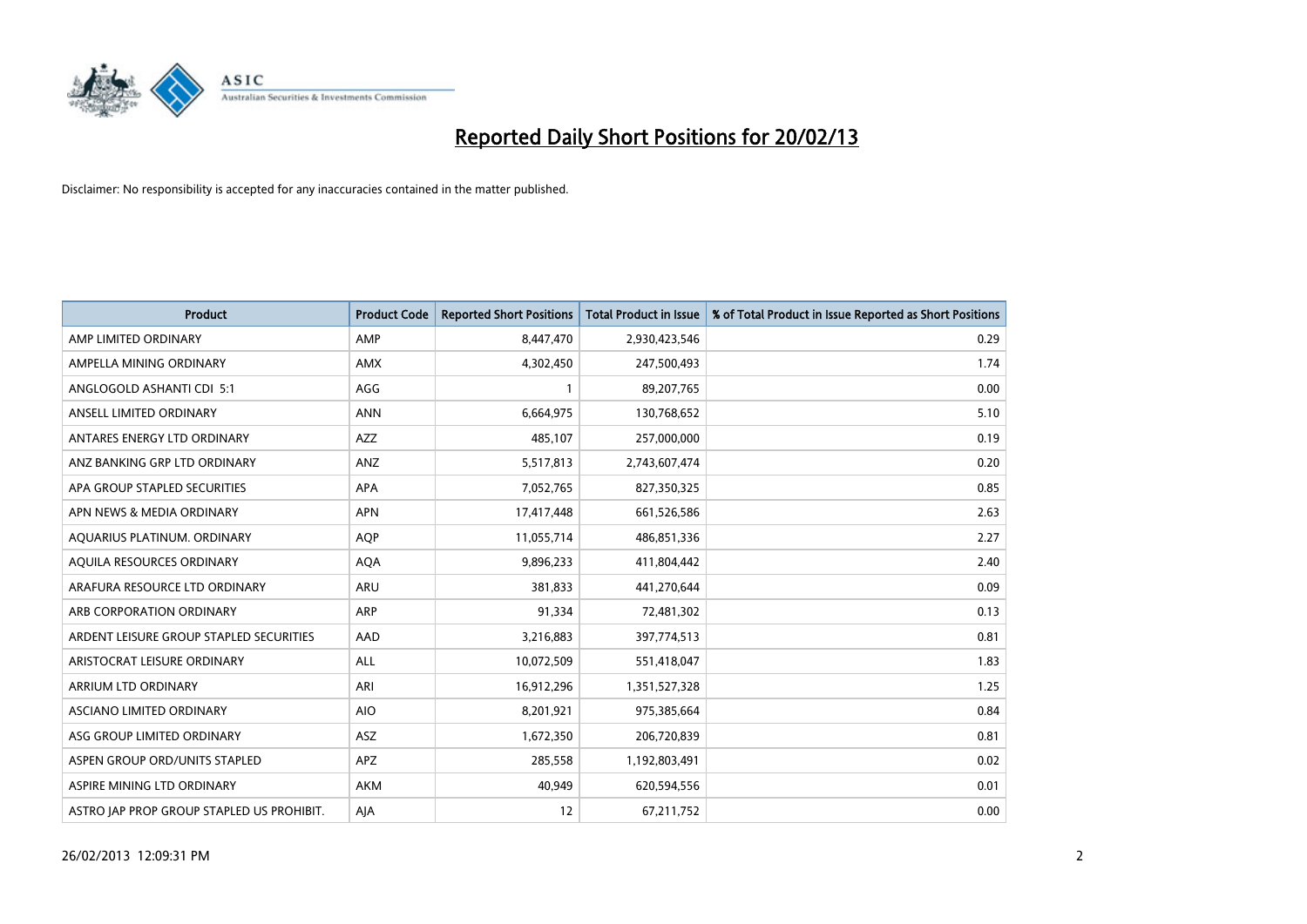

| <b>Product</b>                       | <b>Product Code</b> | <b>Reported Short Positions</b> | <b>Total Product in Issue</b> | % of Total Product in Issue Reported as Short Positions |
|--------------------------------------|---------------------|---------------------------------|-------------------------------|---------------------------------------------------------|
| ASX LIMITED ORDINARY                 | <b>ASX</b>          | 4,464,278                       | 175,136,729                   | 2.55                                                    |
| ATLAS IRON LIMITED ORDINARY          | <b>AGO</b>          | 5,830,843                       | 909,718,409                   | 0.64                                                    |
| AURIZON HOLDINGS LTD ORDINARY        | AZJ                 | 11,172,951                      | 2,137,284,503                 | 0.52                                                    |
| AURORA OIL & GAS ORDINARY            | <b>AUT</b>          | 9,083,402                       | 447,885,778                   | 2.03                                                    |
| <b>AUSDRILL LIMITED ORDINARY</b>     | ASL                 | 5,752,088                       | 309,451,963                   | 1.86                                                    |
| AUSENCO LIMITED ORDINARY             | <b>AAX</b>          | 355,589                         | 123,527,574                   | 0.29                                                    |
| <b>AUSTAL LIMITED ORDINARY</b>       | ASB                 | 176,313                         | 346,007,639                   | 0.05                                                    |
| AUSTBROKERS HOLDINGS ORDINARY        | <b>AUB</b>          | 20,350                          | 57,568,703                    | 0.04                                                    |
| AUSTIN ENGINEERING ORDINARY          | <b>ANG</b>          | 430,481                         | 72,314,403                    | 0.60                                                    |
| AUSTRALAND PROPERTY STAPLED SECURITY | <b>ALZ</b>          | 247,043                         | 576,846,597                   | 0.04                                                    |
| AUSTRALIAN AGRICULT. ORDINARY        | AAC                 | 1,056,146                       | 312,905,085                   | 0.34                                                    |
| AUSTRALIAN INFRASTR, UNITS/ORDINARY  | <b>AIX</b>          | 3,277,834                       | 620,733,944                   | 0.53                                                    |
| AUSTRALIAN PHARM. ORDINARY           | API                 | 220,166                         | 488,115,883                   | 0.05                                                    |
| AUTOMOTIVE HOLDINGS ORDINARY         | AHE                 | 587                             | 260,579,682                   | 0.00                                                    |
| AVIENNINGS LIMITED ORDINARY          | <b>AVJ</b>          | 121,391                         | 274,588,694                   | 0.04                                                    |
| AWE LIMITED ORDINARY                 | AWE                 | 3,648,247                       | 522,116,985                   | 0.70                                                    |
| AZIMUTH RES LTD ORDINARY             | <b>AZH</b>          | 1,855,050                       | 430,626,680                   | 0.43                                                    |
| <b>BANDANNA ENERGY ORDINARY</b>      | <b>BND</b>          | 23,610,680                      | 528,481,199                   | 4.47                                                    |
| BANK OF QUEENSLAND. ORDINARY         | <b>BOQ</b>          | 7,553,245                       | 312,878,919                   | 2.41                                                    |
| BANNERMAN RESOURCES ORDINARY         | <b>BMN</b>          | 117,449                         | 307,126,775                   | 0.04                                                    |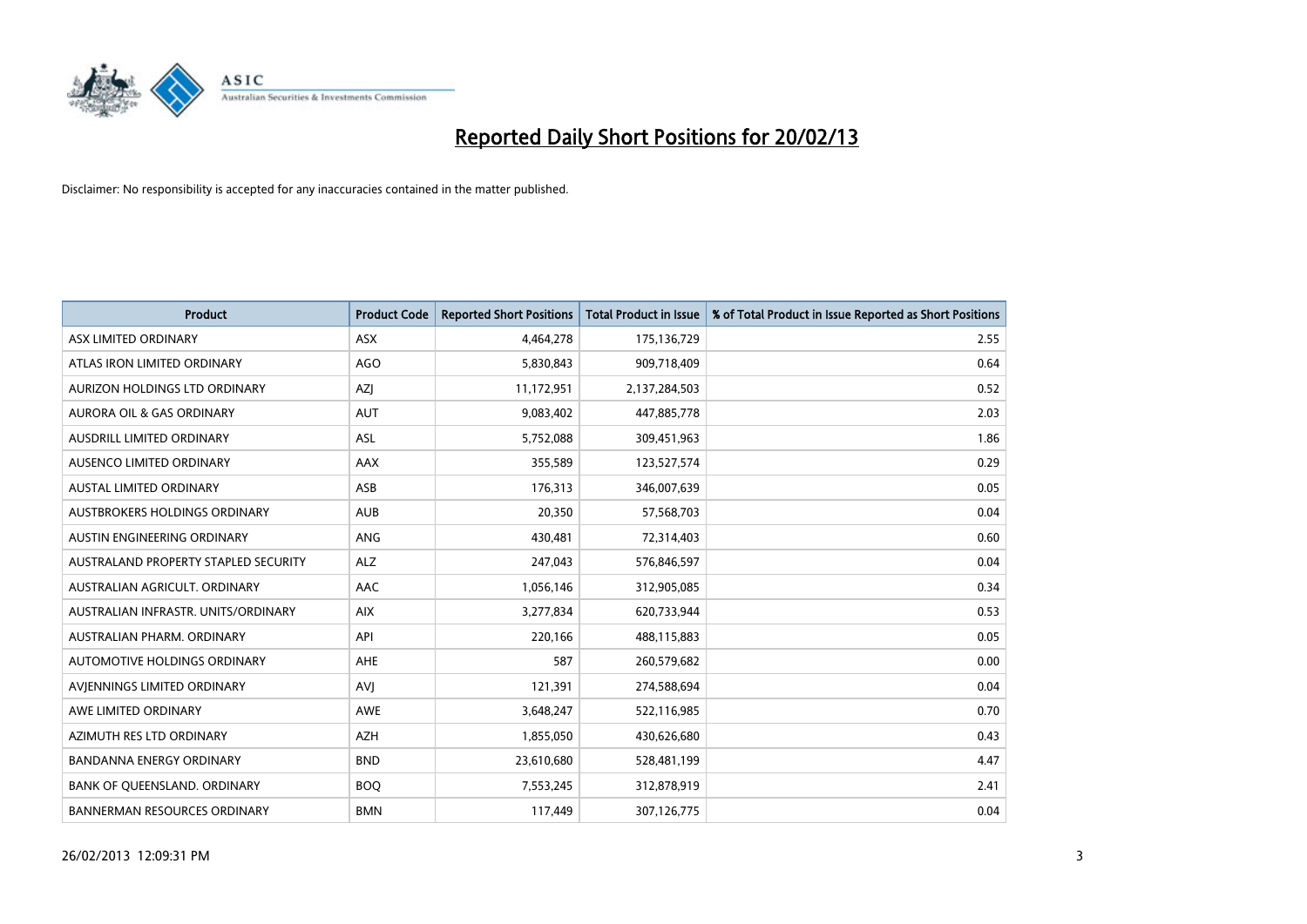

| Product                                | <b>Product Code</b> | <b>Reported Short Positions</b> | <b>Total Product in Issue</b> | % of Total Product in Issue Reported as Short Positions |
|----------------------------------------|---------------------|---------------------------------|-------------------------------|---------------------------------------------------------|
| <b>BASE RES LIMITED ORDINARY</b>       | <b>BSE</b>          | 448,900                         | 560,440,029                   | 0.08                                                    |
| <b>BATHURST RESOURCES ORDINARY</b>     | <b>BTU</b>          | 28,851,350                      | 697,247,997                   | 4.14                                                    |
| BC IRON LIMITED ORDINARY               | <b>BCI</b>          | 501                             | 122,729,384                   | 0.00                                                    |
| BEACH ENERGY LIMITED ORDINARY          | <b>BPT</b>          | 16,515,433                      | 1,263,677,572                 | 1.31                                                    |
| BEADELL RESOURCE LTD ORDINARY          | <b>BDR</b>          | 18,613,064                      | 742,204,752                   | 2.51                                                    |
| BENDIGO AND ADELAIDE ORDINARY          | <b>BEN</b>          | 11,874,005                      | 402,442,109                   | 2.95                                                    |
| BERKELEY RESOURCES ORDINARY            | <b>BKY</b>          | 187,975                         | 179,393,273                   | 0.10                                                    |
| BHP BILLITON LIMITED ORDINARY          | <b>BHP</b>          | 11,065,650                      | 3,211,691,105                 | 0.34                                                    |
| <b>BILLABONG ORDINARY</b>              | <b>BBG</b>          | 5,837,515                       | 478,944,292                   | 1.22                                                    |
| <b>BLACKMORES LIMITED ORDINARY</b>     | <b>BKL</b>          | 2,829                           | 16,909,231                    | 0.02                                                    |
| BLACKTHORN RESOURCES ORD US PROHIBITED | <b>BTR</b>          | 146,353                         | 164,285,950                   | 0.09                                                    |
| <b>BLUESCOPE STEEL LTD ORDINARY</b>    | <b>BSL</b>          | 1,145,978                       | 558,243,305                   | 0.21                                                    |
| <b>BOART LONGYEAR ORDINARY</b>         | <b>BLY</b>          | 9,204,812                       | 461,163,412                   | 2.00                                                    |
| <b>BORAL LIMITED, ORDINARY</b>         | <b>BLD</b>          | 27,879,614                      | 766,370,951                   | 3.64                                                    |
| <b>BRADKEN LIMITED ORDINARY</b>        | <b>BKN</b>          | 10,083,096                      | 169,240,662                   | 5.96                                                    |
| <b>BRAMBLES LIMITED ORDINARY</b>       | <b>BXB</b>          | 3,807,798                       | 1,556,632,333                 | 0.24                                                    |
| BREVILLE GROUP LTD ORDINARY            | <b>BRG</b>          | 61,030                          | 130,095,322                   | 0.05                                                    |
| <b>BRICKWORKS LIMITED ORDINARY</b>     | <b>BKW</b>          | 13,940                          | 147,818,132                   | 0.01                                                    |
| <b>BROCKMAN MINING LTD ORDINARY</b>    | <b>BCK</b>          | 91,872                          | 7,414,338,229                 | 0.00                                                    |
| <b>BURU ENERGY ORDINARY</b>            | <b>BRU</b>          | 16,040,612                      | 273,912,685                   | 5.86                                                    |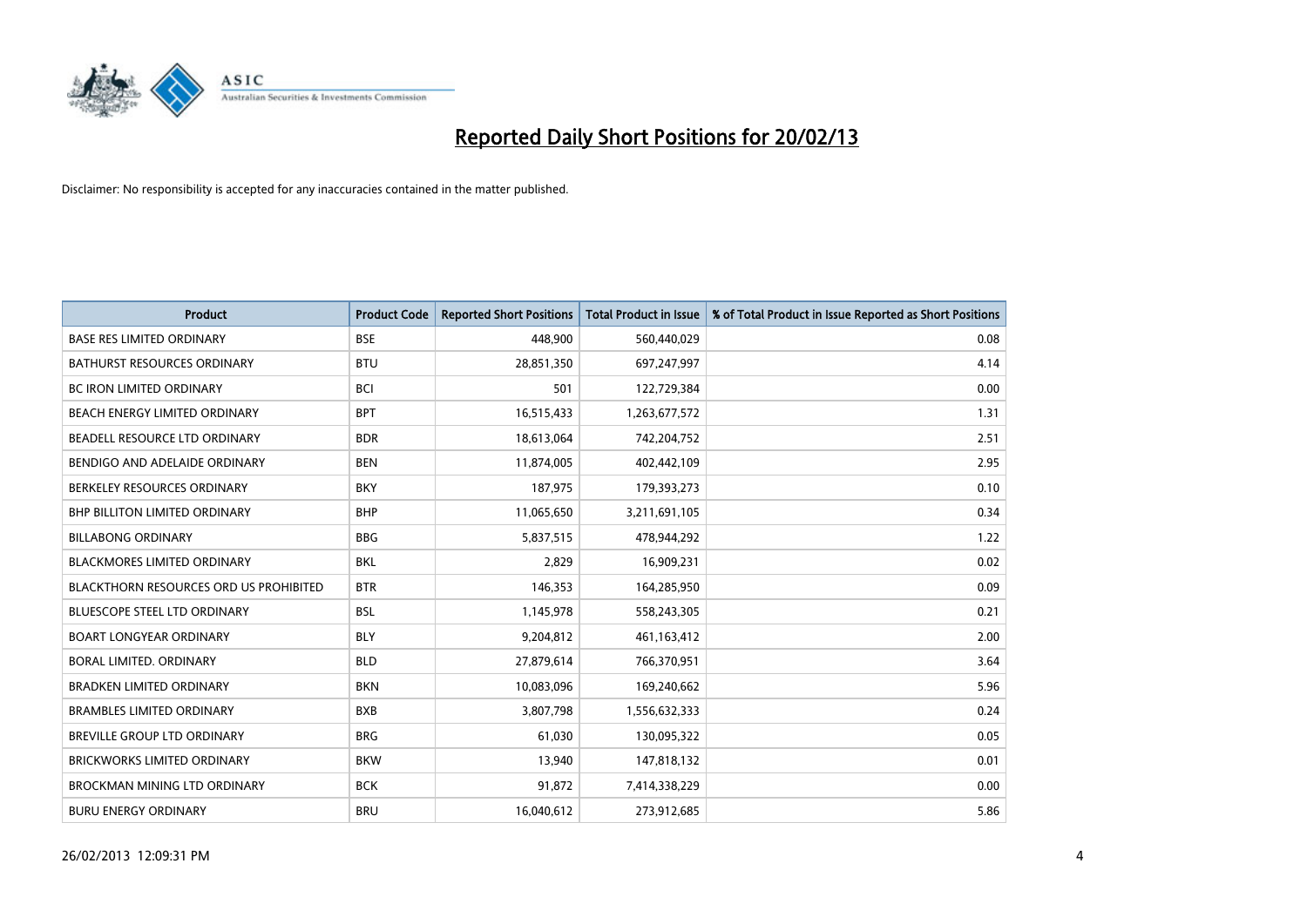

| <b>Product</b>                          | <b>Product Code</b> | <b>Reported Short Positions</b> | <b>Total Product in Issue</b> | % of Total Product in Issue Reported as Short Positions |
|-----------------------------------------|---------------------|---------------------------------|-------------------------------|---------------------------------------------------------|
| <b>BWP TRUST ORDINARY UNITS</b>         | <b>BWP</b>          | 2,029,837                       | 533,645,790                   | 0.38                                                    |
| CABCHARGE AUSTRALIA ORDINARY            | CAB                 | 6,671,713                       | 120,430,683                   | 5.54                                                    |
| <b>CALIBRE GROUP LTD ORDINARY</b>       | <b>CGH</b>          | 843,313                         | 307,378,401                   | 0.27                                                    |
| CALTEX AUSTRALIA ORDINARY               | <b>CTX</b>          | 2,785,189                       | 270,000,000                   | 1.03                                                    |
| CAPE LAMBERT RES LTD ORDINARY           | <b>CFE</b>          | 511,098                         | 688,308,792                   | 0.07                                                    |
| CARABELLA RES LTD ORDINARY              | <b>CLR</b>          | 53,326                          | 152,361,547                   | 0.03                                                    |
| <b>CARBON ENERGY ORDINARY</b>           | <b>CNX</b>          | 48,071                          | 779,807,322                   | 0.01                                                    |
| CARDNO LIMITED ORDINARY                 | CDD                 | 6,586,395                       | 141,648,006                   | 4.65                                                    |
| CARNARVON PETROLEUM ORDINARY            | <b>CVN</b>          | 255,272                         | 937,257,700                   | 0.03                                                    |
| CARSALES.COM LTD ORDINARY               | <b>CRZ</b>          | 4,941,543                       | 235,768,495                   | 2.10                                                    |
| CASH CONVERTERS ORDINARY                | CCV                 | 54,557                          | 423,861,025                   | 0.01                                                    |
| <b>CBD ENERGY LIMITED ORDINARY</b>      | CBD                 | 250,000                         | 485,260,857                   | 0.05                                                    |
| CEDAR WOODS PROP. ORDINARY              | <b>CWP</b>          | 3,011                           | 73,047,793                    | 0.00                                                    |
| CENTRAL PETROLEUM ORDINARY              | <b>CTP</b>          | 1,392,571                       | 1,388,978,845                 | 0.10                                                    |
| <b>CERAMIC FUEL CELLS ORDINARY</b>      | <b>CFU</b>          | 390                             | 1,559,231,320                 | 0.00                                                    |
| CFS RETAIL TRUST GRP STAPLED SECURITIES | <b>CFX</b>          | 46,949,088                      | 2,828,495,659                 | 1.66                                                    |
| CHALLENGER DIV.PRO. STAPLED UNITS       | <b>CDI</b>          | 43,099                          | 214,101,013                   | 0.02                                                    |
| <b>CHALLENGER LIMITED ORDINARY</b>      | <b>CGF</b>          | 2,163,088                       | 537,083,442                   | 0.40                                                    |
| CHARTER HALL GROUP STAPLED US PROHIBIT. | <b>CHC</b>          | 437,504                         | 298,860,383                   | 0.15                                                    |
| <b>CHARTER HALL RETAIL UNITS</b>        | <b>COR</b>          | 740,061                         | 337,582,974                   | 0.22                                                    |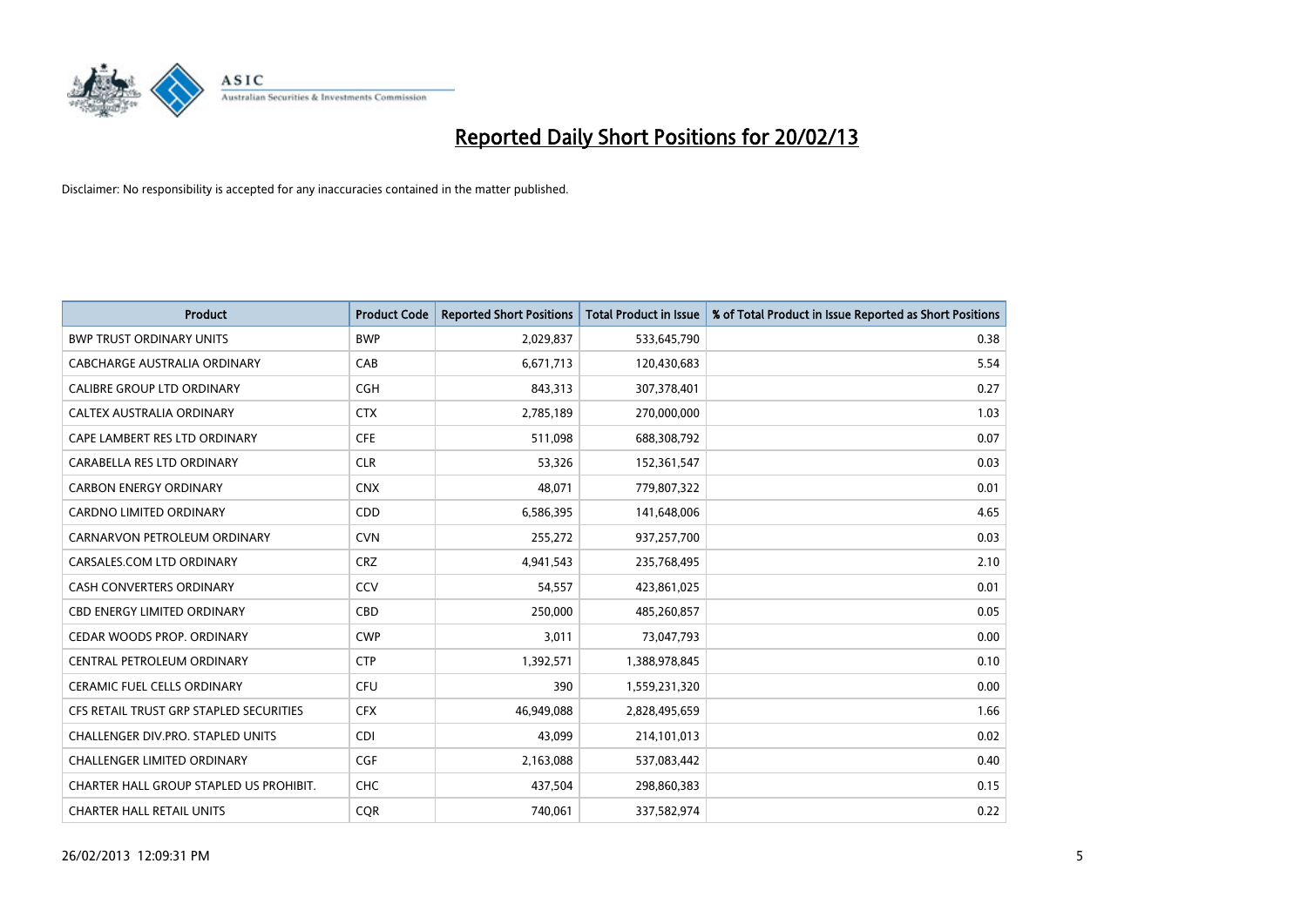

| <b>Product</b>                          | <b>Product Code</b> | <b>Reported Short Positions</b> | <b>Total Product in Issue</b> | % of Total Product in Issue Reported as Short Positions |
|-----------------------------------------|---------------------|---------------------------------|-------------------------------|---------------------------------------------------------|
| <b>CHORUS LIMITED ORDINARY</b>          | <b>CNU</b>          | 1,017,498                       | 385,082,123                   | 0.26                                                    |
| CITIGOLD CORP LTD ORDINARY              | <b>CTO</b>          | 478,798                         | 1,352,907,765                 | 0.04                                                    |
| <b>CLOUGH LIMITED ORDINARY</b>          | <b>CLO</b>          | 182,639                         | 775,565,556                   | 0.02                                                    |
| COAL OF AFRICA LTD ORDINARY             | <b>CZA</b>          | 432                             | 1,048,368,613                 | 0.00                                                    |
| <b>COALSPUR MINES LTD ORDINARY</b>      | <b>CPL</b>          | 14,013,978                      | 634,148,901                   | 2.21                                                    |
| COCA-COLA AMATIL ORDINARY               | <b>CCL</b>          | 2,771,971                       | 762,133,414                   | 0.36                                                    |
| COCHLEAR LIMITED ORDINARY               | <b>COH</b>          | 3,994,408                       | 57,032,519                    | 7.00                                                    |
| COCKATOO COAL ORDINARY                  | COK                 | 12,270,154                      | 1,016,746,908                 | 1.21                                                    |
| <b>CODAN LIMITED ORDINARY</b>           | <b>CDA</b>          | 31,697                          | 176,926,104                   | 0.02                                                    |
| <b>COLLINS FOODS LTD ORDINARY</b>       | <b>CKF</b>          | 507,959                         | 93,000,003                    | 0.55                                                    |
| COMMONWEALTH BANK, ORDINARY             | <b>CBA</b>          | 10,954,233                      | 1,609,180,841                 | 0.68                                                    |
| <b>COMMONWEALTH PROP ORDINARY UNITS</b> | <b>CPA</b>          | 13,184,760                      | 2,347,003,413                 | 0.56                                                    |
| <b>COMPASS RESOURCES ORDINARY</b>       | <b>CMR</b>          | 7,472                           | 1,403,744,100                 | 0.00                                                    |
| <b>COMPUTERSHARE LTD ORDINARY</b>       | <b>CPU</b>          | 10,983,097                      | 555,664,059                   | 1.98                                                    |
| <b>COOPER ENERGY LTD ORDINARY</b>       | <b>COE</b>          | 140,460                         | 329,034,654                   | 0.04                                                    |
| <b>CORP TRAVEL LIMITED ORDINARY</b>     | <b>CTD</b>          | 134,863                         | 74,971,020                    | 0.18                                                    |
| <b>CREDIT CORP GROUP ORDINARY</b>       | <b>CCP</b>          | 9,606                           | 45,932,899                    | 0.02                                                    |
| <b>CROMWELL PROP STAPLED SECURITIES</b> | <b>CMW</b>          | 223,620                         | 1,460,936,284                 | 0.02                                                    |
| <b>CROWN LIMITED ORDINARY</b>           | <b>CWN</b>          | 4,780,465                       | 728,394,185                   | 0.66                                                    |
| <b>CSG LIMITED ORDINARY</b>             | <b>CSV</b>          | 106,194                         | 278,155,477                   | 0.04                                                    |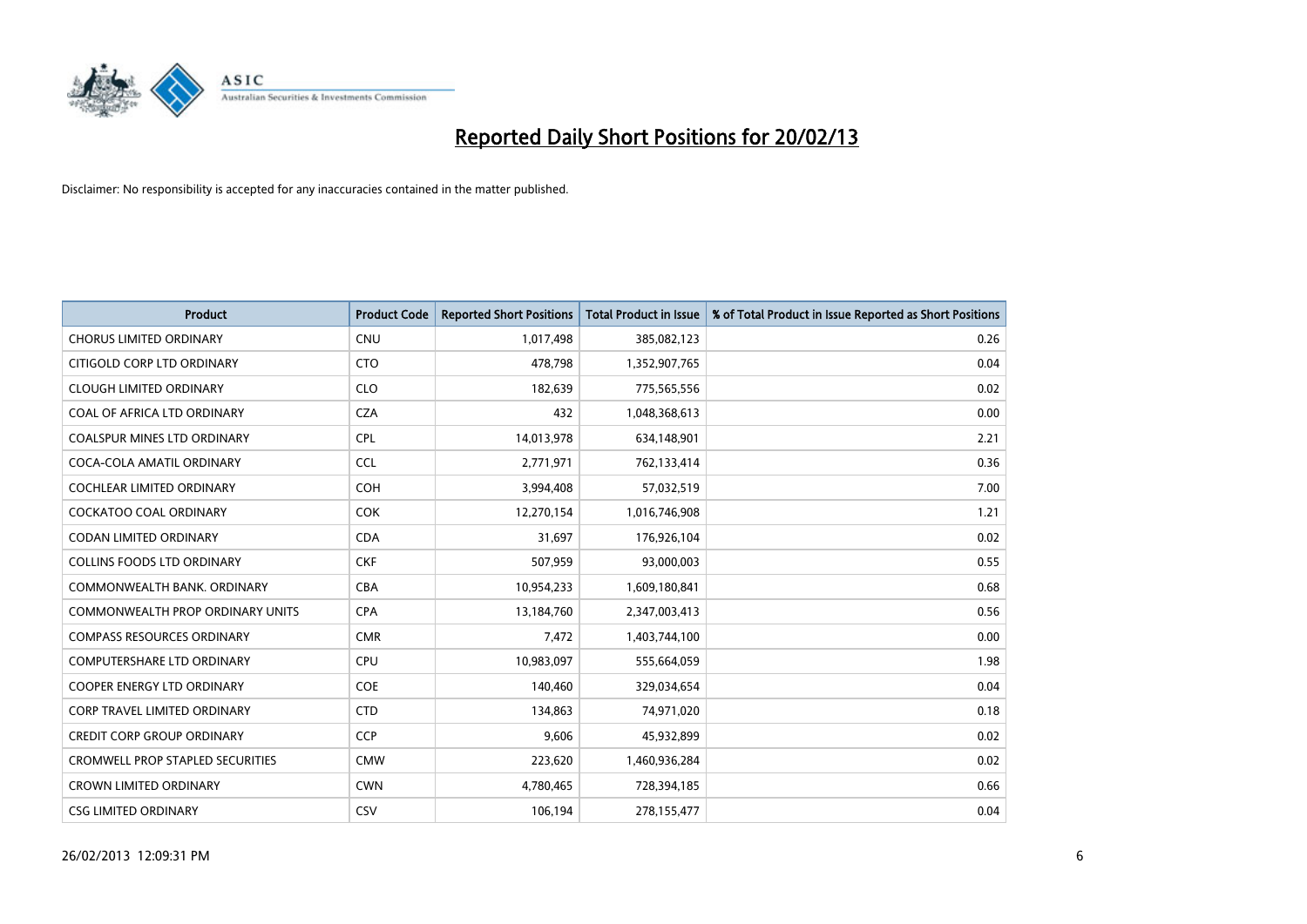

| <b>Product</b>                     | <b>Product Code</b> | <b>Reported Short Positions</b> | <b>Total Product in Issue</b> | % of Total Product in Issue Reported as Short Positions |
|------------------------------------|---------------------|---------------------------------|-------------------------------|---------------------------------------------------------|
| <b>CSL LIMITED ORDINARY</b>        | <b>CSL</b>          | 2,161,238                       | 498,199,305                   | 0.43                                                    |
| <b>CSR LIMITED ORDINARY</b>        | <b>CSR</b>          | 48,872,215                      | 506,000,315                   | 9.66                                                    |
| <b>CUDECO LIMITED ORDINARY</b>     | <b>CDU</b>          | 2,436,417                       | 199,877,294                   | 1.22                                                    |
| DART ENERGY LTD ORDINARY           | <b>DTE</b>          | 15,781,545                      | 878,668,388                   | 1.80                                                    |
| DAVID JONES LIMITED ORDINARY       | <b>DJS</b>          | 61,707,554                      | 531,788,775                   | 11.60                                                   |
| DECMIL GROUP LIMITED ORDINARY      | <b>DCG</b>          | 280,215                         | 168,203,219                   | 0.17                                                    |
| DEEP YELLOW LIMITED ORDINARY       | <b>DYL</b>          | 500,000                         | 1,553,507,294                 | 0.03                                                    |
| DEXUS PROPERTY GROUP STAPLED UNITS | <b>DXS</b>          | 12,060,337                      | 4,839,024,176                 | 0.25                                                    |
| DISCOVERY METALS LTD ORDINARY      | <b>DML</b>          | 1,939,732                       | 486,986,451                   | 0.40                                                    |
| DOMINO PIZZA ENTERPR ORDINARY      | <b>DMP</b>          | 51,859                          | 70,192,674                    | 0.07                                                    |
| DORAY MINERALS LTD ORDINARY        | <b>DRM</b>          | 79,459                          | 141,866,768                   | 0.06                                                    |
| DOWNER EDI LIMITED ORDINARY        | <b>DOW</b>          | 3,820,040                       | 429,100,296                   | 0.89                                                    |
| DRILLSEARCH ENERGY ORDINARY        | <b>DLS</b>          | 1,723,066                       | 427,353,371                   | 0.40                                                    |
| DUET GROUP STAPLED US PROHIBIT.    | <b>DUE</b>          | 10,826,278                      | 1,169,314,842                 | 0.93                                                    |
| DULUXGROUP LIMITED ORDINARY        | <b>DLX</b>          | 6,283,035                       | 374,507,181                   | 1.68                                                    |
| <b>DWS LTD ORDINARY</b>            | <b>DWS</b>          | 297,435                         | 132,362,763                   | 0.22                                                    |
| ECHO ENTERTAINMENT ORDINARY        | EGP                 | 9,520,489                       | 825,672,730                   | 1.15                                                    |
| ELDERS LIMITED ORDINARY            | <b>ELD</b>          | 17,412,651                      | 448,598,480                   | 3.88                                                    |
| ELEMENTAL MINERALS ORDINARY        | <b>ELM</b>          | 33,456                          | 288,587,228                   | 0.01                                                    |
| ELEMENTOS LIMITED ORDINARY         | <b>ELT</b>          | 16                              | 149,531,420                   | 0.00                                                    |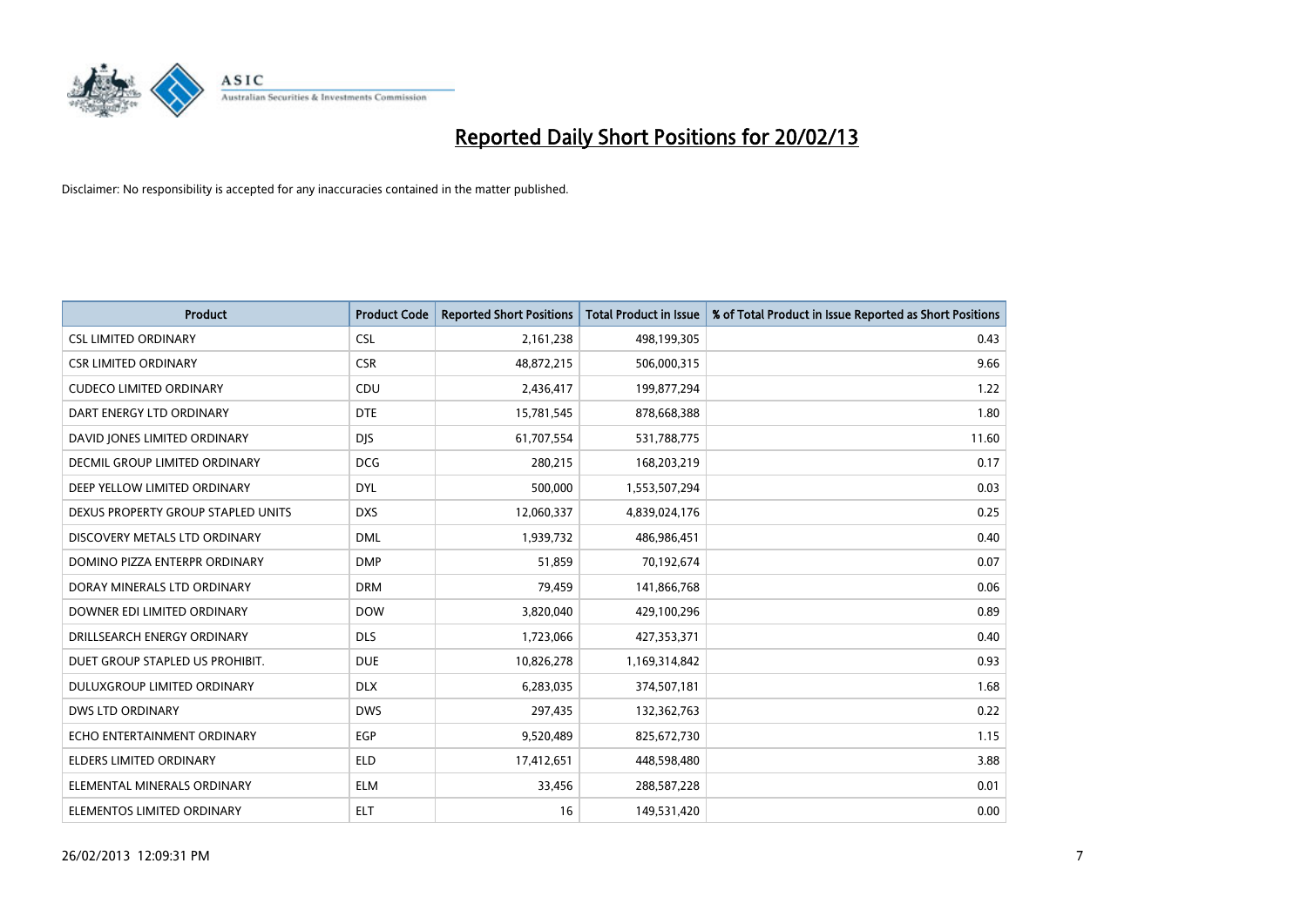

| <b>Product</b>                         | <b>Product Code</b> | <b>Reported Short Positions</b> | <b>Total Product in Issue</b> | % of Total Product in Issue Reported as Short Positions |
|----------------------------------------|---------------------|---------------------------------|-------------------------------|---------------------------------------------------------|
| <b>EMECO HOLDINGS ORDINARY</b>         | <b>EHL</b>          | 5,804,248                       | 599,675,707                   | 0.97                                                    |
| <b>ENDEAVOUR MIN CORP CDI 1:1</b>      | <b>EVR</b>          | 223,273                         | 129,653,699                   | 0.17                                                    |
| <b>ENERGY RESOURCES ORDINARY 'A'</b>   | <b>ERA</b>          | 7,205,622                       | 517,725,062                   | 1.39                                                    |
| ENERGY WORLD CORPOR. ORDINARY          | <b>EWC</b>          | 18,236,068                      | 1,734,166,672                 | 1.05                                                    |
| <b>ENVESTRA LIMITED ORDINARY</b>       | <b>ENV</b>          | 8,394,154                       | 1,603,333,497                 | 0.52                                                    |
| EVOLUTION MINING LTD ORDINARY          | <b>EVN</b>          | 7,874,448                       | 708,092,989                   | 1.11                                                    |
| FAIRFAX MEDIA LTD ORDINARY             | <b>FXI</b>          | 379,112,050                     | 2,351,955,725                 | 16.12                                                   |
| <b>FANTASTIC HOLDINGS ORDINARY</b>     | <b>FAN</b>          | 134.680                         | 102,739,538                   | 0.13                                                    |
| <b>FAR LTD ORDINARY</b>                | <b>FAR</b>          | 21,000,000                      | 2,499,846,742                 | 0.84                                                    |
| FEDERATION CNTRES ORD/UNIT STAPLED SEC | <b>FDC</b>          | 4,850,908                       | 1,427,391,696                 | 0.34                                                    |
| FKP PROPERTY GROUP STAPLED SECURITIES  | <b>FKP</b>          | 5,372,233                       | 321,578,705                   | 1.67                                                    |
| FLEETWOOD CORP ORDINARY                | <b>FWD</b>          | 2,914,381                       | 60,033,258                    | 4.85                                                    |
| FLETCHER BUILDING ORDINARY             | <b>FBU</b>          | 3,332,132                       | 684,793,538                   | 0.49                                                    |
| FLEXIGROUP LIMITED ORDINARY            | <b>FXL</b>          | 27,244                          | 287,469,669                   | 0.01                                                    |
| <b>FLIGHT CENTRE ORDINARY</b>          | <b>FLT</b>          | 11,165,835                      | 100,170,726                   | 11.15                                                   |
| FLINDERS MINES LTD ORDINARY            | <b>FMS</b>          | 2,391,892                       | 1,821,300,404                 | 0.13                                                    |
| FONTERRA SHARE FUND ORDINARY UNITS     | <b>FSF</b>          | 34,842                          | 95,689,327                    | 0.04                                                    |
| FORGE GROUP LIMITED ORDINARY           | FGE                 | 158,896                         | 86,169,014                    | 0.18                                                    |
| FORTESCUE METALS GRP ORDINARY          | <b>FMG</b>          | 150,140,782                     | 3,113,798,659                 | 4.82                                                    |
| <b>G.U.D. HOLDINGS ORDINARY</b>        | GUD                 | 3,894,398                       | 71,341,319                    | 5.46                                                    |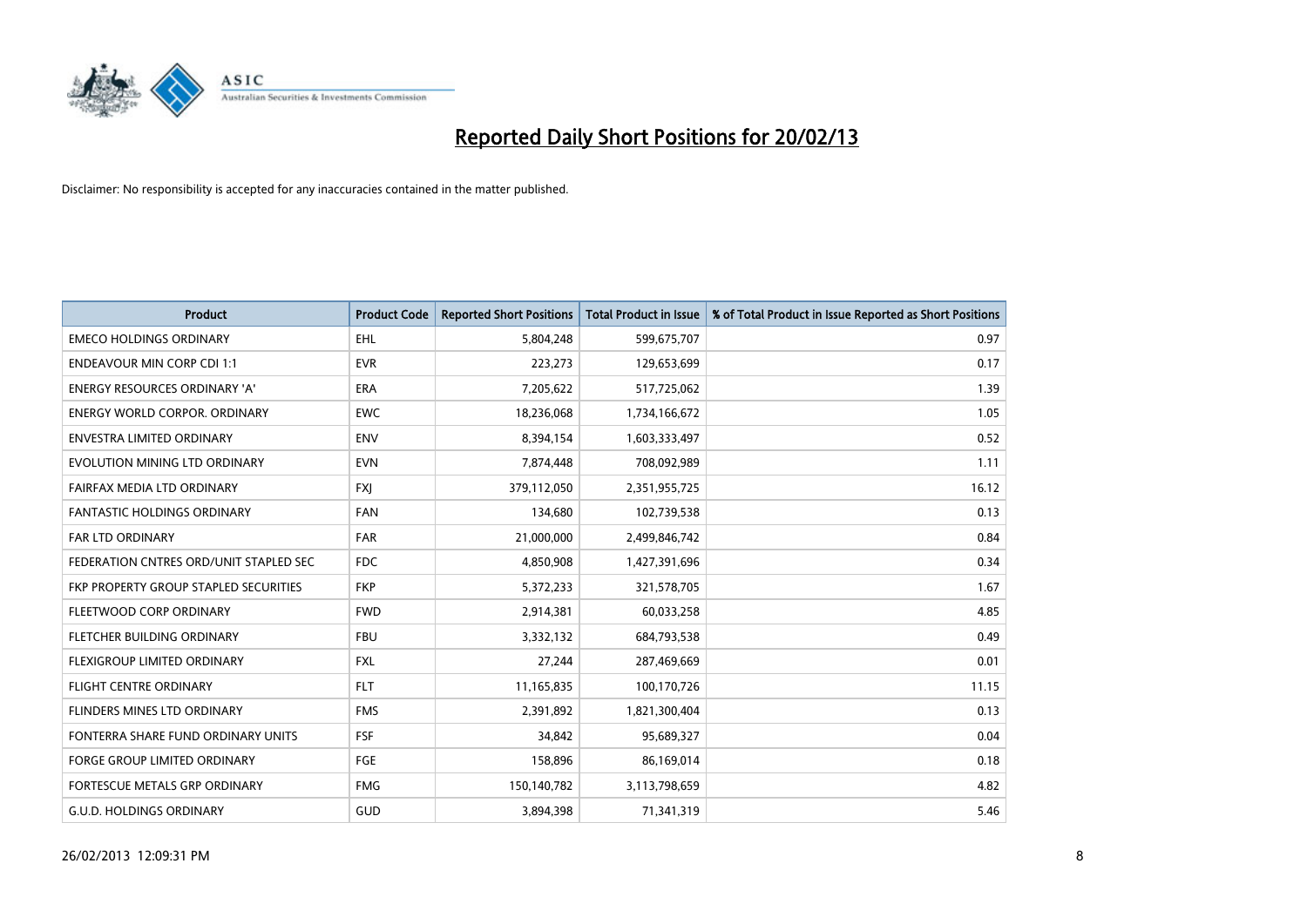

| <b>Product</b>                                   | <b>Product Code</b> | <b>Reported Short Positions</b> | <b>Total Product in Issue</b> | % of Total Product in Issue Reported as Short Positions |
|--------------------------------------------------|---------------------|---------------------------------|-------------------------------|---------------------------------------------------------|
| <b>G8 EDUCATION LIMITED ORDINARY</b>             | <b>GEM</b>          | 408,268                         | 270,940,348                   | 0.15                                                    |
| <b>GALAXY RESOURCES ORDINARY</b>                 | GXY                 | 3,683,232                       | 560,357,421                   | 0.66                                                    |
| <b>GENETIC TECHNOLOGIES ORDINARY</b>             | <b>GTG</b>          | 538,950                         | 475,471,819                   | 0.11                                                    |
| <b>GEODYNAMICS LIMITED ORDINARY</b>              | GDY                 | 850                             | 406,452,608                   | 0.00                                                    |
| <b>GINDALBIE METALS LTD ORDINARY</b>             | <b>GBG</b>          | 38,050,364                      | 1,404,350,200                 | 2.71                                                    |
| <b>GOODMAN FIELDER, ORDINARY</b>                 | <b>GFF</b>          | 26,185,910                      | 1,955,559,207                 | 1.34                                                    |
| <b>GOODMAN GROUP STAPLED US PROHIBIT.</b>        | <b>GMG</b>          | 5,619,697                       | 1,713,233,947                 | 0.33                                                    |
| <b>GPT GROUP STAPLED SEC.</b>                    | GPT                 | 7,772,222                       | 1,768,731,729                 | 0.44                                                    |
| <b>GRAINCORP LIMITED A CLASS ORDINARY</b>        | <b>GNC</b>          | 1,341,204                       | 228,855,628                   | 0.59                                                    |
| <b>GRANGE RESOURCES, ORDINARY</b>                | <b>GRR</b>          | 623,051                         | 1,156,181,782                 | 0.05                                                    |
| <b>GREENLAND MIN EN LTD ORDINARY</b>             | GGG                 | 4,685,268                       | 567,937,409                   | 0.82                                                    |
| <b>GROWTHPOINT PROPERTY ORD/UNIT STAPLED SEC</b> | GOZ                 | 6,096                           | 390,292,970                   | 0.00                                                    |
| <b>GRYPHON MINERALS LTD ORDINARY</b>             | GRY                 | 25,782,298                      | 400,464,983                   | 6.44                                                    |
| <b>GUILDFORD COAL LTD ORDINARY</b>               | <b>GUF</b>          | 983,397                         | 521,046,899                   | 0.19                                                    |
| <b>GUINNESS PEAT GROUP. CDI 1:1</b>              | <b>GPG</b>          | 1,149,999                       | 197,084,022                   | 0.58                                                    |
| <b>GUIARAT NRE COAL LTD ORDINARY</b>             | <b>GNM</b>          | 1,624,800                       | 1,376,138,678                 | 0.12                                                    |
| <b>GUNNS LIMITED ORDINARY</b>                    | <b>GNS</b>          | 51,772,667                      | 848,401,559                   | 6.10                                                    |
| <b>GWA GROUP LTD ORDINARY</b>                    | <b>GWA</b>          | 5,985,425                       | 304,706,899                   | 1.96                                                    |
| <b>HARVEY NORMAN ORDINARY</b>                    | <b>HVN</b>          | 108,160,266                     | 1,062,316,784                 | 10.18                                                   |
| HASTIE GROUP LIMITED ORDINARY                    | <b>HST</b>          | 210,891                         | 137,353,504                   | 0.15                                                    |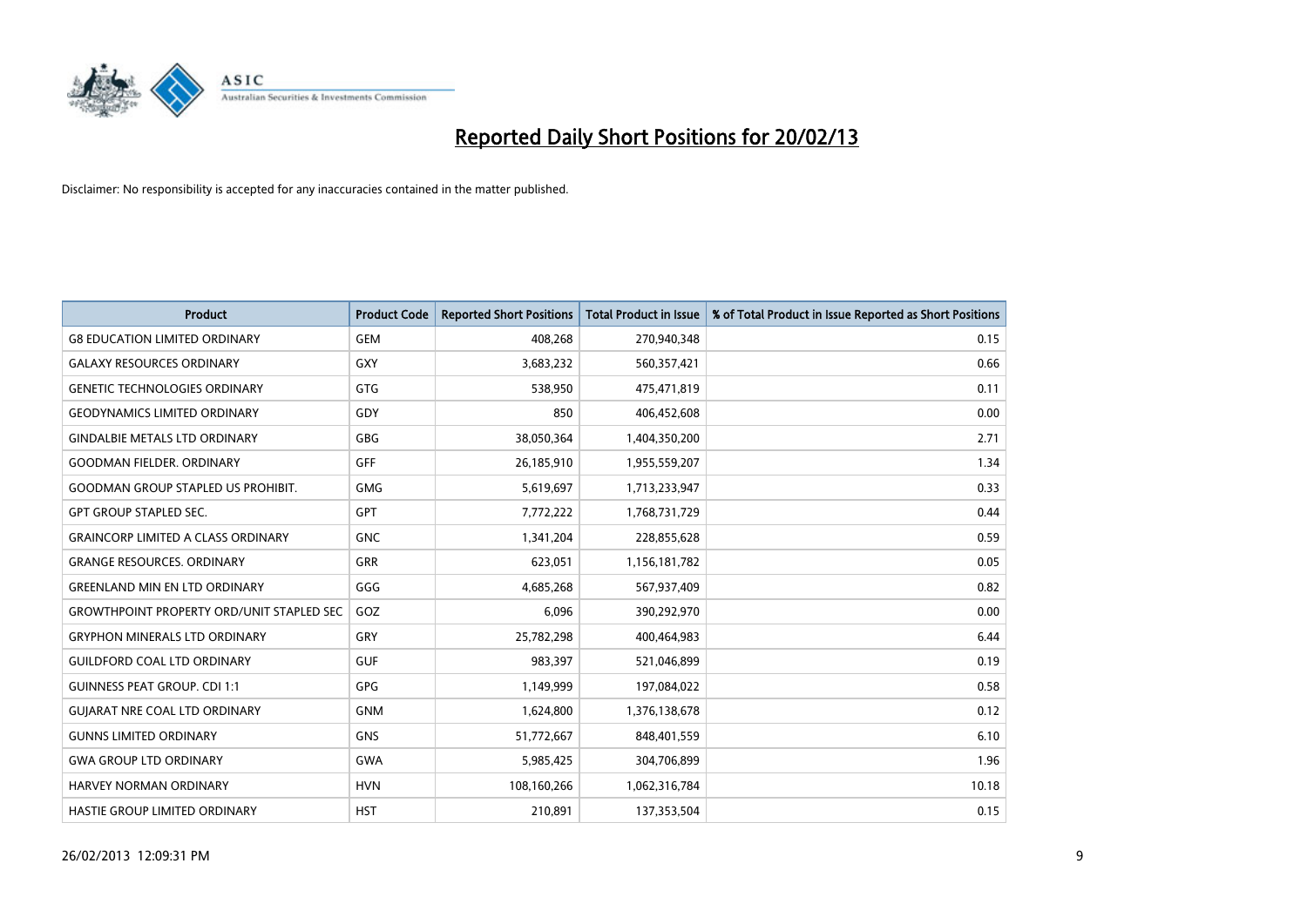

| <b>Product</b>                                | <b>Product Code</b> | <b>Reported Short Positions</b> | <b>Total Product in Issue</b> | % of Total Product in Issue Reported as Short Positions |
|-----------------------------------------------|---------------------|---------------------------------|-------------------------------|---------------------------------------------------------|
| <b>HENDERSON GROUP CDI 1:1</b>                | <b>HGG</b>          | 2,448,975                       | 718,996,007                   | 0.34                                                    |
| HEA HOLDINGS LIMITED ORDINARY                 | <b>HFA</b>          | 3.809                           | 117,332,831                   | 0.00                                                    |
| <b>HIGHLANDS PACIFIC ORDINARY</b>             | <b>HIG</b>          | 483,892                         | 789,132,854                   | 0.06                                                    |
| HILLGROVE RES LTD ORDINARY                    | <b>HGO</b>          | 2,044,545                       | 1,022,760,221                 | 0.20                                                    |
| HILLS HOLDINGS LTD ORDINARY                   | <b>HIL</b>          | 2,504,708                       | 246,500,444                   | 1.02                                                    |
| HORIZON OIL LIMITED ORDINARY                  | <b>HZN</b>          | 34,700,112                      | 1,133,316,515                 | 3.06                                                    |
| <b>ICON ENERGY LIMITED ORDINARY</b>           | ICN                 | 1,724,608                       | 533,391,210                   | 0.32                                                    |
| <b>IINET LIMITED ORDINARY</b>                 | <b>IIN</b>          | 40,721                          | 161,238,847                   | 0.03                                                    |
| <b>ILUKA RESOURCES ORDINARY</b>               | ILU                 | 60,520,214                      | 418,700,517                   | 14.45                                                   |
| <b>IMDEX LIMITED ORDINARY</b>                 | <b>IMD</b>          | 888,195                         | 210,473,188                   | 0.42                                                    |
| IMF (AUSTRALIA) LTD ORDINARY                  | <b>IMF</b>          | 753,953                         | 123,201,716                   | 0.61                                                    |
| <b>INCITEC PIVOT ORDINARY</b>                 | IPL                 | 6,683,437                       | 1,628,730,107                 | 0.41                                                    |
| INDEPENDENCE GROUP ORDINARY                   | <b>IGO</b>          | 2,708,836                       | 232,882,535                   | 1.16                                                    |
| <b>INDOPHIL RESOURCES ORDINARY</b>            | <b>IRN</b>          | 298,310                         | 1,203,146,194                 | 0.02                                                    |
| <b>INFIGEN ENERGY STAPLED SECURITIES</b>      | <b>IFN</b>          | 2,933,947                       | 762,265,972                   | 0.38                                                    |
| <b>INSURANCE AUSTRALIA ORDINARY</b>           | IAG                 | 3,839,170                       | 2,079,034,021                 | 0.18                                                    |
| <b>INTEGRATED RESEARCH ORDINARY</b>           | IRI                 | 47,623                          | 168,359,453                   | 0.03                                                    |
| <b>INTREPID MINES ORDINARY</b>                | <b>IAU</b>          | 7,296,171                       | 555,519,374                   | 1.31                                                    |
| <b>INVESTA OFFICE FUND STAPLED SECURITIES</b> | <b>IOF</b>          | 2,759,651                       | 614,047,458                   | 0.45                                                    |
| <b>INVOCARE LIMITED ORDINARY</b>              | <b>IVC</b>          | 2,880,508                       | 110,030,298                   | 2.62                                                    |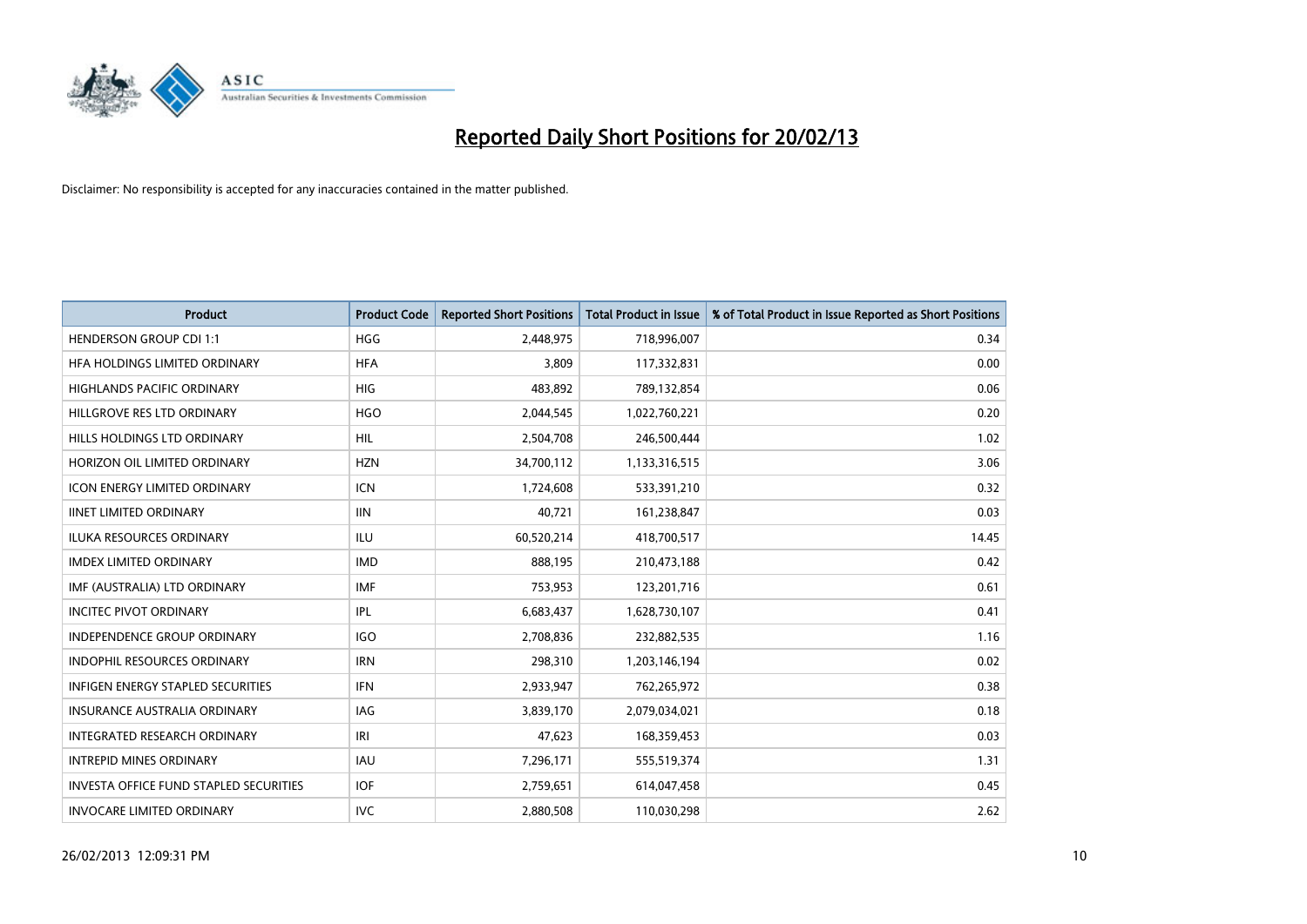

| <b>Product</b>                           | <b>Product Code</b> | <b>Reported Short Positions</b> | <b>Total Product in Issue</b> | % of Total Product in Issue Reported as Short Positions |
|------------------------------------------|---------------------|---------------------------------|-------------------------------|---------------------------------------------------------|
| <b>ION LIMITED ORDINARY</b>              | <b>ION</b>          | 164,453                         | 256,365,105                   | 0.06                                                    |
| <b>IOOF HOLDINGS LTD ORDINARY</b>        | IFL                 | 2,102,533                       | 232,091,225                   | 0.91                                                    |
| <b>IRESS LIMITED ORDINARY</b>            | <b>IRE</b>          | 1,876,095                       | 128,620,231                   | 1.46                                                    |
| <b>IRON ORE HOLDINGS ORDINARY</b>        | <b>IOH</b>          | 39,352                          | 161,174,005                   | 0.02                                                    |
| ISHARES GLB CONSSTA CDI 1:1              | IXI                 | 667                             | 4,750,000                     | 0.01                                                    |
| ISHARES MID-CAP ETF CDI 1:1              | <b>IIH</b>          | 959                             | 57,450,000                    | 0.00                                                    |
| <b>IVANHOE AUSTRALIA ORDINARY</b>        | <b>IVA</b>          | 1,277,506                       | 723,714,943                   | 0.18                                                    |
| JAMES HARDIE INDUST CHESS DEPOSITARY INT | <b>IHX</b>          | 7,512,027                       | 440,917,727                   | 1.70                                                    |
| <b>JB HI-FI LIMITED ORDINARY</b>         | <b>IBH</b>          | 18,658,203                      | 98,850,643                    | 18.88                                                   |
| <b>JUMBO INTERACTIVE ORDINARY</b>        | JIN                 | 4,925                           | 43,112,560                    | 0.01                                                    |
| <b>KAGARA LTD ORDINARY</b>               | <b>KZL</b>          | 3,010,964                       | 798,953,117                   | 0.38                                                    |
| KANGAROO RES LTD ORDINARY                | <b>KRL</b>          | 46,484                          | 3,434,430,012                 | 0.00                                                    |
| KAROON GAS AUSTRALIA ORDINARY            | <b>KAR</b>          | 273,825                         | 221,420,769                   | 0.12                                                    |
| KATHMANDU HOLD LTD ORDINARY              | <b>KMD</b>          | 17,209                          | 200,215,894                   | 0.01                                                    |
| <b>KBL MINING LIMITED ORDINARY</b>       | <b>KBL</b>          | 1,820                           | 293,535,629                   | 0.00                                                    |
| KINGSGATE CONSOLID. ORDINARY             | <b>KCN</b>          | 13,611,531                      | 151,828,173                   | 8.97                                                    |
| KINGSROSE MINING LTD ORDINARY            | <b>KRM</b>          | 280,191                         | 291,959,871                   | 0.10                                                    |
| LEIGHTON HOLDINGS ORDINARY               | LEI                 | 8,007,189                       | 337,164,188                   | 2.37                                                    |
| LEND LEASE GROUP UNIT/ORD STAPLED        | <b>LLC</b>          | 4,238,663                       | 574,351,883                   | 0.74                                                    |
| LINC ENERGY LTD ORDINARY                 | <b>LNC</b>          | 16,087,318                      | 517,770,424                   | 3.11                                                    |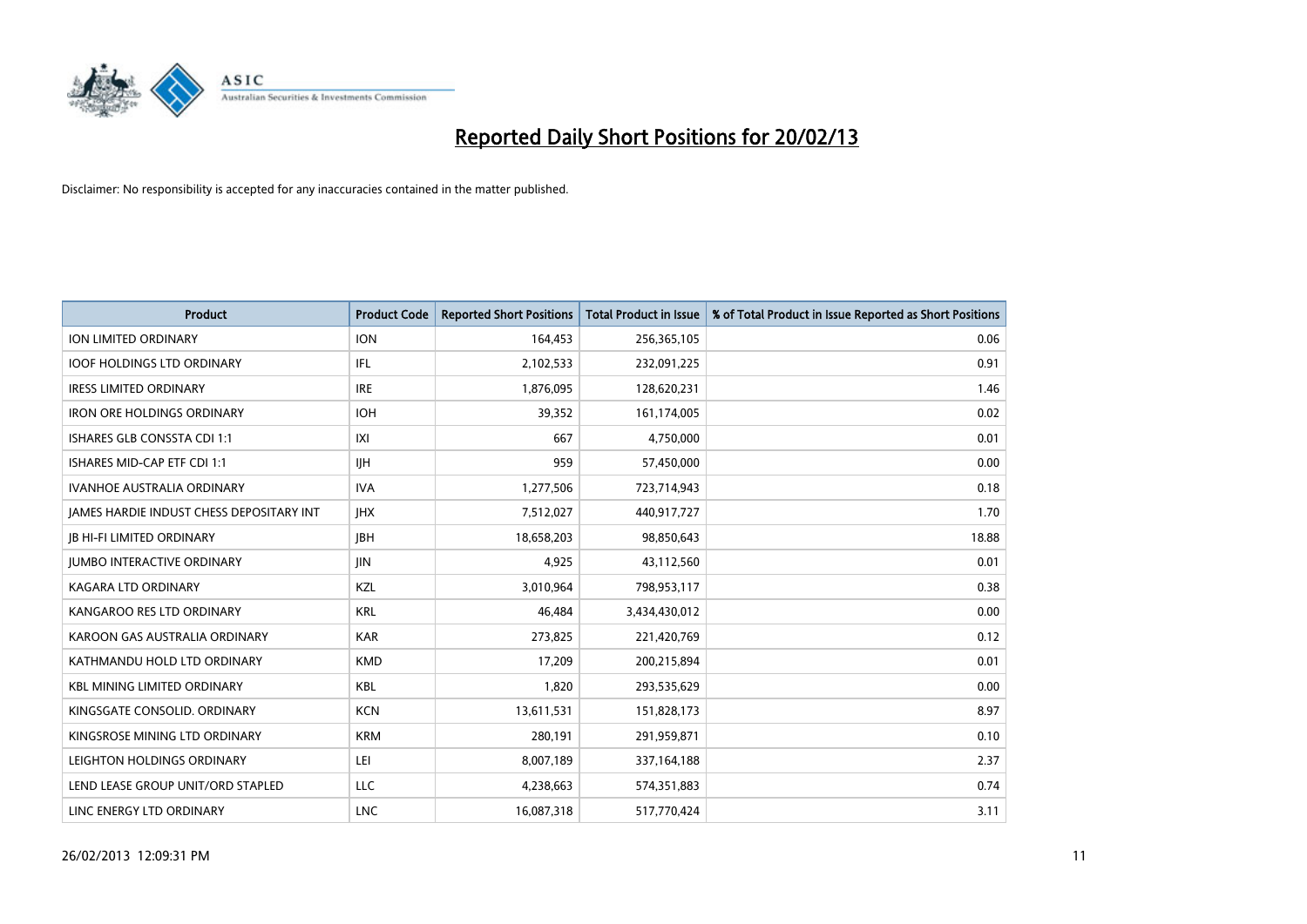

| <b>Product</b>                        | <b>Product Code</b> | <b>Reported Short Positions</b> | <b>Total Product in Issue</b> | % of Total Product in Issue Reported as Short Positions |
|---------------------------------------|---------------------|---------------------------------|-------------------------------|---------------------------------------------------------|
| LIQUEFIED NATURAL ORDINARY            | LNG                 | 80,166                          | 267,699,015                   | 0.03                                                    |
| LYCOPODIUM LIMITED ORDINARY           | LYL                 | 402                             | 38,755,103                    | 0.00                                                    |
| LYNAS CORPORATION ORDINARY            | <b>LYC</b>          | 185, 135, 985                   | 1,960,801,292                 | 9.44                                                    |
| M2 TELECOMMUNICATION ORDINARY         | <b>MTU</b>          | 7,742,162                       | 158,016,251                   | 4.90                                                    |
| <b>MACA LIMITED ORDINARY</b>          | <b>MLD</b>          | 1,655,543                       | 150,000,000                   | 1.10                                                    |
| <b>MACMAHON HOLDINGS ORDINARY</b>     | <b>MAH</b>          | 9,926,757                       | 1,261,699,966                 | 0.79                                                    |
| MACQ ATLAS ROADS GRP ORDINARY STAPLED | <b>MQA</b>          | 6,701,177                       | 478,531,436                   | 1.40                                                    |
| MACQUARIE GROUP LTD ORDINARY          | MQG                 | 4,451,920                       | 339,180,329                   | 1.31                                                    |
| <b>MATRIX C &amp; E LTD ORDINARY</b>  | <b>MCE</b>          | 3,761,348                       | 94,555,428                    | 3.98                                                    |
| MAVERICK DRILLING ORDINARY            | <b>MAD</b>          | 9,380,852                       | 452,726,751                   | 2.07                                                    |
| MCMILLAN SHAKESPEARE ORDINARY         | <b>MMS</b>          | 254,791                         | 74,523,965                    | 0.34                                                    |
| MEDUSA MINING LTD ORDINARY            | <b>MML</b>          | 3,426,374                       | 188,903,911                   | 1.81                                                    |
| MELBOURNE IT LIMITED ORDINARY         | MLB                 | 495,341                         | 82,451,363                    | 0.60                                                    |
| MEO AUSTRALIA LTD ORDINARY            | <b>MEO</b>          | 432,047                         | 627,264,587                   | 0.07                                                    |
| <b>MERMAID MARINE ORDINARY</b>        | <b>MRM</b>          | 1,080,399                       | 223,832,900                   | 0.48                                                    |
| MESOBLAST LIMITED ORDINARY            | <b>MSB</b>          | 16,030,779                      | 287,840,322                   | 5.57                                                    |
| METALS X LIMITED ORDINARY             | <b>MLX</b>          | 81,169                          | 1,651,766,110                 | 0.00                                                    |
| METCASH LIMITED ORDINARY              | <b>MTS</b>          | 94,575,722                      | 880,704,786                   | 10.74                                                   |
| METMINCO LIMITED ORDINARY             | <b>MNC</b>          | 54,825                          | 1,749,543,023                 | 0.00                                                    |
| MICLYN EXP OFFSHR ORDINARY            | <b>MIO</b>          | 8,837                           | 278,639,188                   | 0.00                                                    |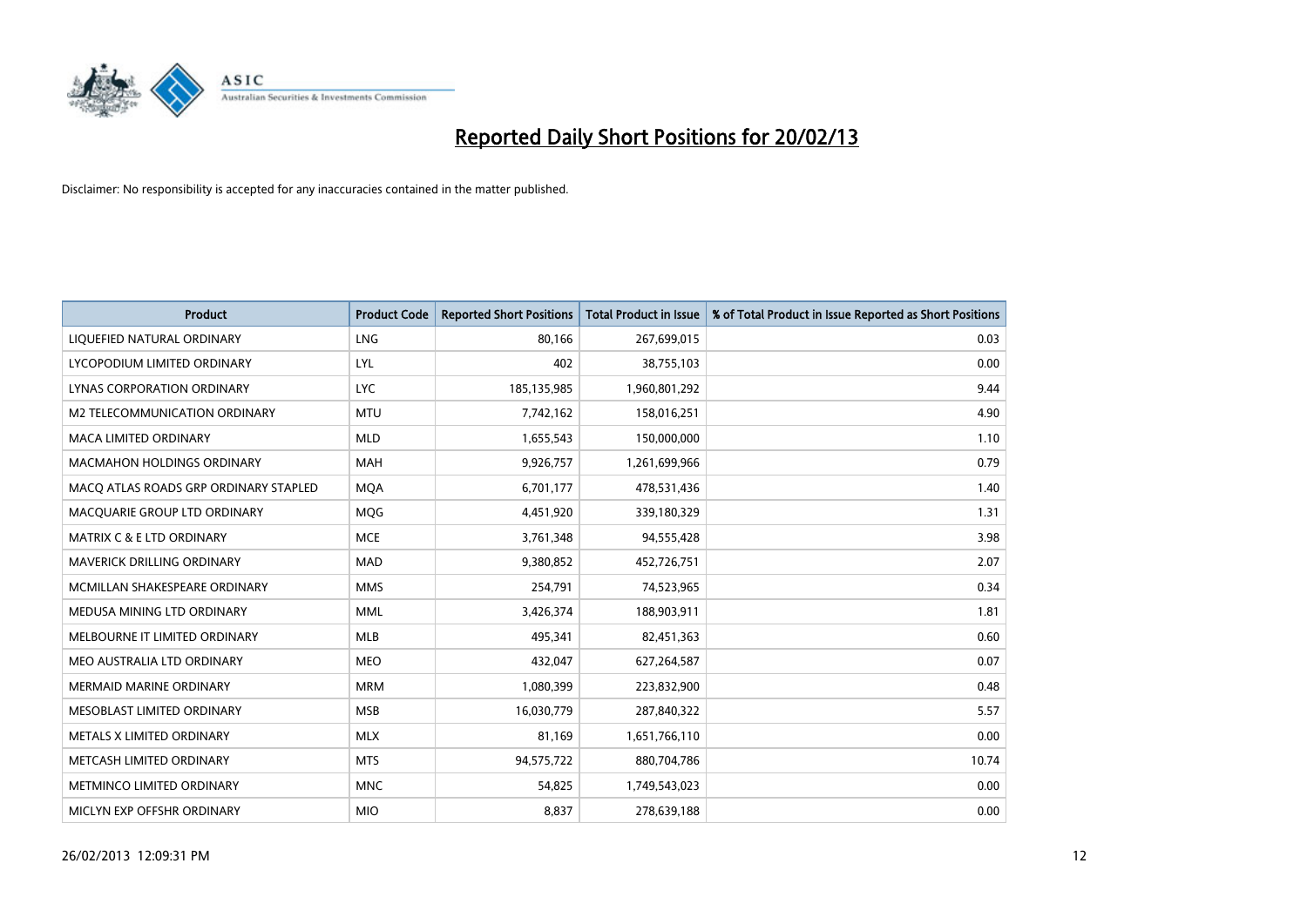

| <b>Product</b>                    | <b>Product Code</b> | <b>Reported Short Positions</b> | <b>Total Product in Issue</b> | % of Total Product in Issue Reported as Short Positions |
|-----------------------------------|---------------------|---------------------------------|-------------------------------|---------------------------------------------------------|
| MILTON CORPORATION ORDINARY       | <b>MLT</b>          | 12,800                          | 121,625,655                   | 0.01                                                    |
| MINCOR RESOURCES NL ORDINARY      | <b>MCR</b>          | 2,248,101                       | 188,208,274                   | 1.19                                                    |
| MINERAL DEPOSITS ORDINARY         | <b>MDL</b>          | 901,548                         | 83,538,786                    | 1.08                                                    |
| MINERAL RESOURCES. ORDINARY       | <b>MIN</b>          | 2,086,352                       | 185,724,169                   | 1.12                                                    |
| MIRABELA NICKEL LTD ORDINARY      | <b>MBN</b>          | 10,783,867                      | 876,765,094                   | 1.23                                                    |
| MIRVAC GROUP STAPLED SECURITIES   | <b>MGR</b>          | 7,105,648                       | 3,425,587,451                 | 0.21                                                    |
| MOLOPO ENERGY LTD ORDINARY        | <b>MPO</b>          | 779,637                         | 246,230,752                   | 0.32                                                    |
| MONADELPHOUS GROUP ORDINARY       | <b>MND</b>          | 7,833,301                       | 90,663,543                    | 8.64                                                    |
| MORTGAGE CHOICE LTD ORDINARY      | <b>MOC</b>          | 2,236,930                       | 123,431,282                   | 1.81                                                    |
| <b>MOUNT GIBSON IRON ORDINARY</b> | <b>MGX</b>          | 4,484,277                       | 1,090,584,232                 | 0.41                                                    |
| MULTIPLEX SITES SITES             | <b>MXUPA</b>        | 602                             | 4,500,000                     | 0.01                                                    |
| MURCHISON METALS LTD ORDINARY     | <b>MMX</b>          | 3,953,402                       | 450,497,346                   | 0.88                                                    |
| MYER HOLDINGS LTD ORDINARY        | <b>MYR</b>          | 78,819,070                      | 583,384,551                   | 13.51                                                   |
| <b>MYSTATE LIMITED ORDINARY</b>   | <b>MYS</b>          | 21,490                          | 87,117,374                    | 0.02                                                    |
| NATIONAL AUST, BANK ORDINARY      | <b>NAB</b>          | 11,937,082                      | 2,342,259,881                 | 0.51                                                    |
| NAVITAS LIMITED ORDINARY          | <b>NVT</b>          | 11,137,506                      | 375,367,918                   | 2.97                                                    |
| NEON ENERGY LIMITED ORDINARY      | <b>NEN</b>          | 2,683,406                       | 549,844,091                   | 0.49                                                    |
| NEW HOPE CORPORATION ORDINARY     | <b>NHC</b>          | 2,416,930                       | 830,563,352                   | 0.29                                                    |
| NEW STANDARD ENERGY ORDINARY      | <b>NSE</b>          | 322,032                         | 305,331,847                   | 0.11                                                    |
| NEWCREST MINING ORDINARY          | <b>NCM</b>          | 4,729,241                       | 765,906,839                   | 0.62                                                    |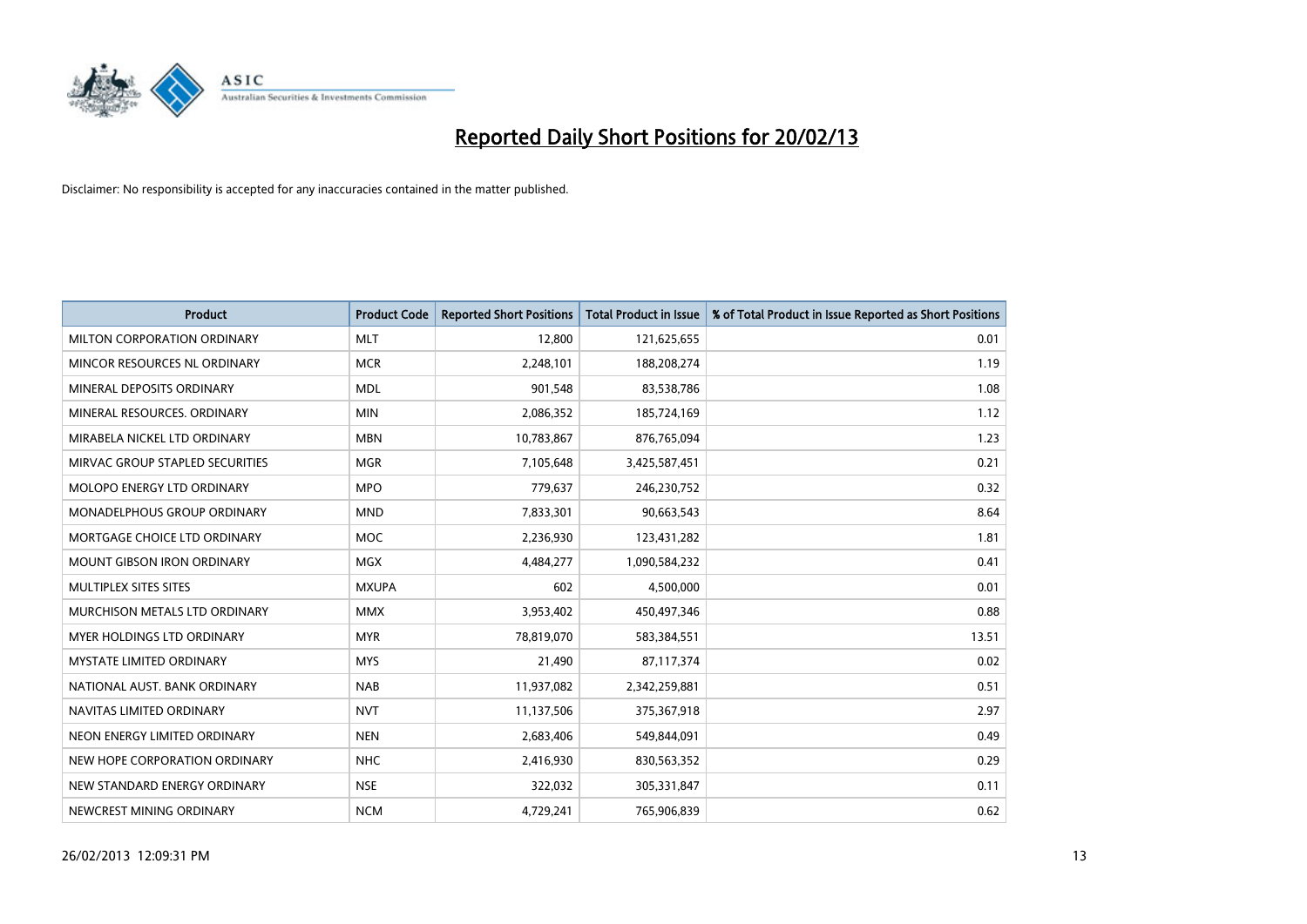

| <b>Product</b>                        | <b>Product Code</b> | <b>Reported Short Positions</b> | <b>Total Product in Issue</b> | % of Total Product in Issue Reported as Short Positions |
|---------------------------------------|---------------------|---------------------------------|-------------------------------|---------------------------------------------------------|
| NEWS CORP A NON-VOTING CDI            | <b>NWSLV</b>        | 2,244,687                       | 1,525,394,206                 | 0.15                                                    |
| NEWS CORP B VOTING CDI                | <b>NWS</b>          | 2,654,922                       | 798,520,953                   | 0.33                                                    |
| NEWSAT LIMITED ORDINARY               | <b>NWT</b>          | 58,617                          | 233,052,157                   | 0.03                                                    |
| NEXTDC LIMITED ORDINARY               | <b>NXT</b>          | 3,785,484                       | 172,602,288                   | 2.19                                                    |
| NEXUS ENERGY LIMITED ORDINARY         | <b>NXS</b>          | 8,568,653                       | 1,329,821,159                 | 0.64                                                    |
| NIDO PETROLEUM ORDINARY               | <b>NDO</b>          | 105,313                         | 1,906,373,341                 | 0.01                                                    |
| NOBLE MINERAL RES ORDINARY            | <b>NMG</b>          | 2,562,858                       | 666,397,952                   | 0.38                                                    |
| NORFOLK GROUP ORDINARY                | <b>NFK</b>          | 50                              | 158,890,730                   | 0.00                                                    |
| NORTHERN IRON LTD ORDINARY            | <b>NFE</b>          | 2,118,496                       | 484,405,314                   | 0.44                                                    |
| NORTHERN STAR ORDINARY                | <b>NST</b>          | 5,239,568                       | 424,277,027                   | 1.23                                                    |
| NRW HOLDINGS LIMITED ORDINARY         | <b>NWH</b>          | 4,755,819                       | 278,888,011                   | 1.71                                                    |
| NUFARM LIMITED ORDINARY               | <b>NUF</b>          | 5,741,039                       | 262,796,891                   | 2.18                                                    |
| OCEANAGOLD CORP. CHESS DEPOSITARY INT | <b>OGC</b>          | 1,200,071                       | 293,517,918                   | 0.41                                                    |
| OIL SEARCH LTD ORDINARY               | OSH                 | 24,313,034                      | 1,334,756,742                 | 1.82                                                    |
| OM HOLDINGS LIMITED ORDINARY          | <b>OMH</b>          | 4,039,475                       | 673,423,337                   | 0.60                                                    |
| ORICA LIMITED ORDINARY                | ORI                 | 3,125,048                       | 366,768,327                   | 0.85                                                    |
| ORIGIN ENERGY ORDINARY                | ORG                 | 12,965,847                      | 1,094,031,475                 | 1.19                                                    |
| OROCOBRE LIMITED ORDINARY             | <b>ORE</b>          | 273,454                         | 117,745,140                   | 0.23                                                    |
| OROTONGROUP LIMITED ORDINARY          | ORL                 | 953                             | 40,880,902                    | 0.00                                                    |
| ORPHEUS ENERGY LTD ORDINARY           | <b>OEG</b>          | 67,200                          | 130,475,919                   | 0.05                                                    |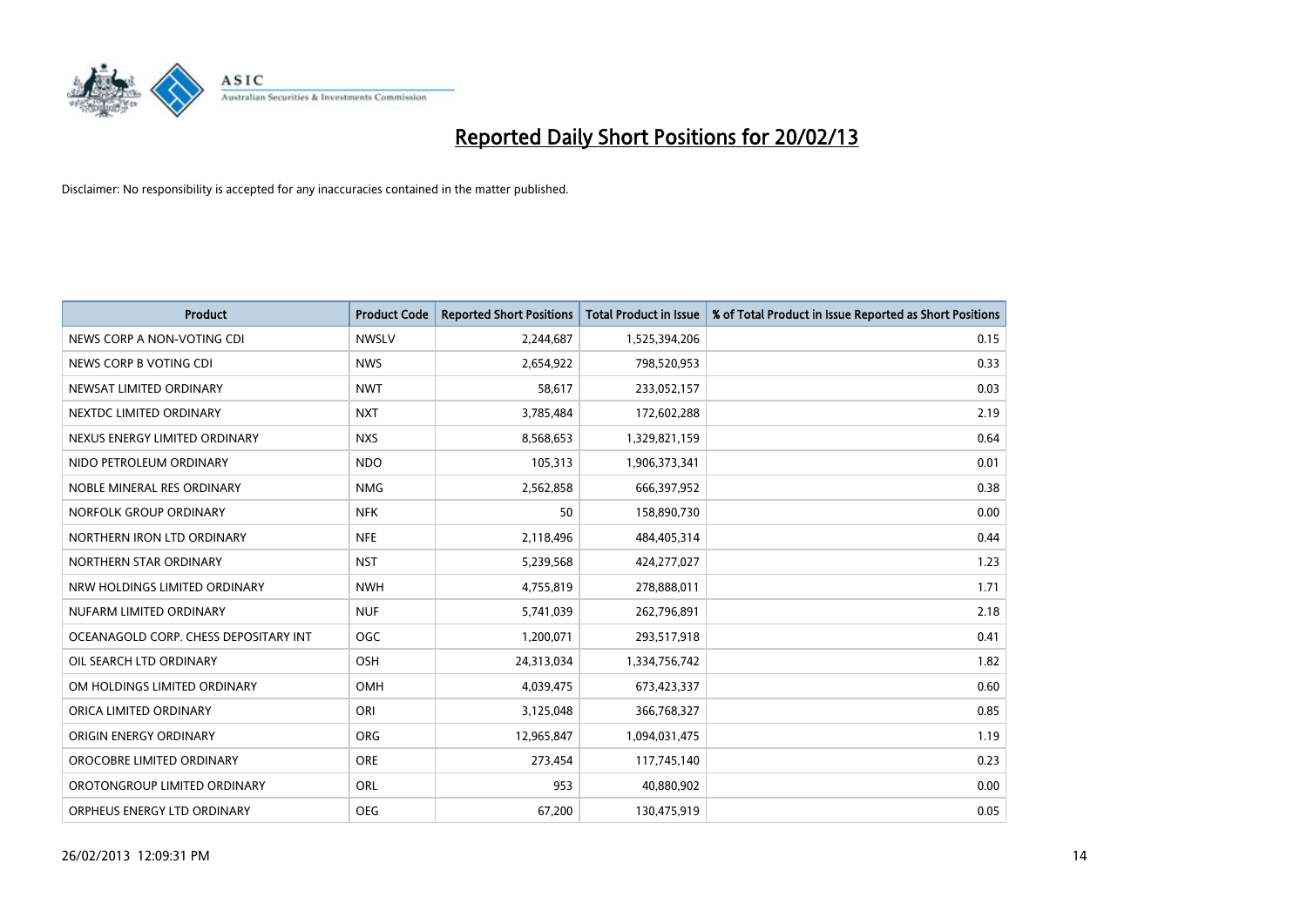

| <b>Product</b>                          | <b>Product Code</b> | <b>Reported Short Positions</b> | <b>Total Product in Issue</b> | % of Total Product in Issue Reported as Short Positions |
|-----------------------------------------|---------------------|---------------------------------|-------------------------------|---------------------------------------------------------|
| OZ MINERALS ORDINARY                    | OZL                 | 11,200,852                      | 303,470,022                   | 3.69                                                    |
| <b>PACIFIC BRANDS ORDINARY</b>          | <b>PBG</b>          | 14,620,971                      | 912,915,695                   | 1.60                                                    |
| PALADIN ENERGY LTD ORDINARY             | <b>PDN</b>          | 106,134,400                     | 836,969,286                   | 12.68                                                   |
| PANAUST LIMITED ORDINARY                | <b>PNA</b>          | 2,039,821                       | 606,155,069                   | 0.34                                                    |
| PANORAMIC RESOURCES ORDINARY            | PAN                 | 815,374                         | 256,058,555                   | 0.32                                                    |
| PAPERLINX LIMITED ORDINARY              | <b>PPX</b>          | 67,945                          | 609,280,761                   | 0.01                                                    |
| PAPERLINX SPS TRUST STEP UP PERP. PREF. | <b>PXUPA</b>        | 1,079                           | 2,850,000                     | 0.04                                                    |
| PAPILLON RES LTD ORDINARY               | <b>PIR</b>          | 1,267,511                       | 297,028,210                   | 0.43                                                    |
| PATTIES FOODS LTD ORDINARY              | PFL                 | 5,025                           | 139,065,639                   | 0.00                                                    |
| PEET LIMITED ORDINARY                   | <b>PPC</b>          | 3,289,781                       | 321,013,141                   | 1.02                                                    |
| PERILYA LIMITED ORDINARY                | PEM                 | 1,177                           | 769,316,426                   | 0.00                                                    |
| PERPETUAL LIMITED ORDINARY              | <b>PPT</b>          | 2,160,281                       | 41,980,678                    | 5.15                                                    |
| PERSEUS MINING LTD ORDINARY             | PRU                 | 24,366,778                      | 457,962,088                   | 5.32                                                    |
| PHARMAXIS LTD ORDINARY                  | <b>PXS</b>          | 10,882,687                      | 308,543,389                   | 3.53                                                    |
| PHOSPHAGENICS LTD. ORDINARY             | POH                 | 1,035,000                       | 1,020,215,957                 | 0.10                                                    |
| PLATINUM ASSET ORDINARY                 | <b>PTM</b>          | 9,083,659                       | 561,347,878                   | 1.62                                                    |
| PLATINUM AUSTRALIA ORDINARY             | <b>PLA</b>          | 836,127                         | 504,968,043                   | 0.17                                                    |
| PMP LIMITED ORDINARY                    | <b>PMP</b>          | 28,840                          | 323,781,124                   | 0.01                                                    |
| PREMIER INVESTMENTS ORDINARY            | <b>PMV</b>          | 458,980                         | 155,260,478                   | 0.30                                                    |
| PRIMA BIOMED LTD ORDINARY               | <b>PRR</b>          | 4,458,810                       | 1,066,063,388                 | 0.42                                                    |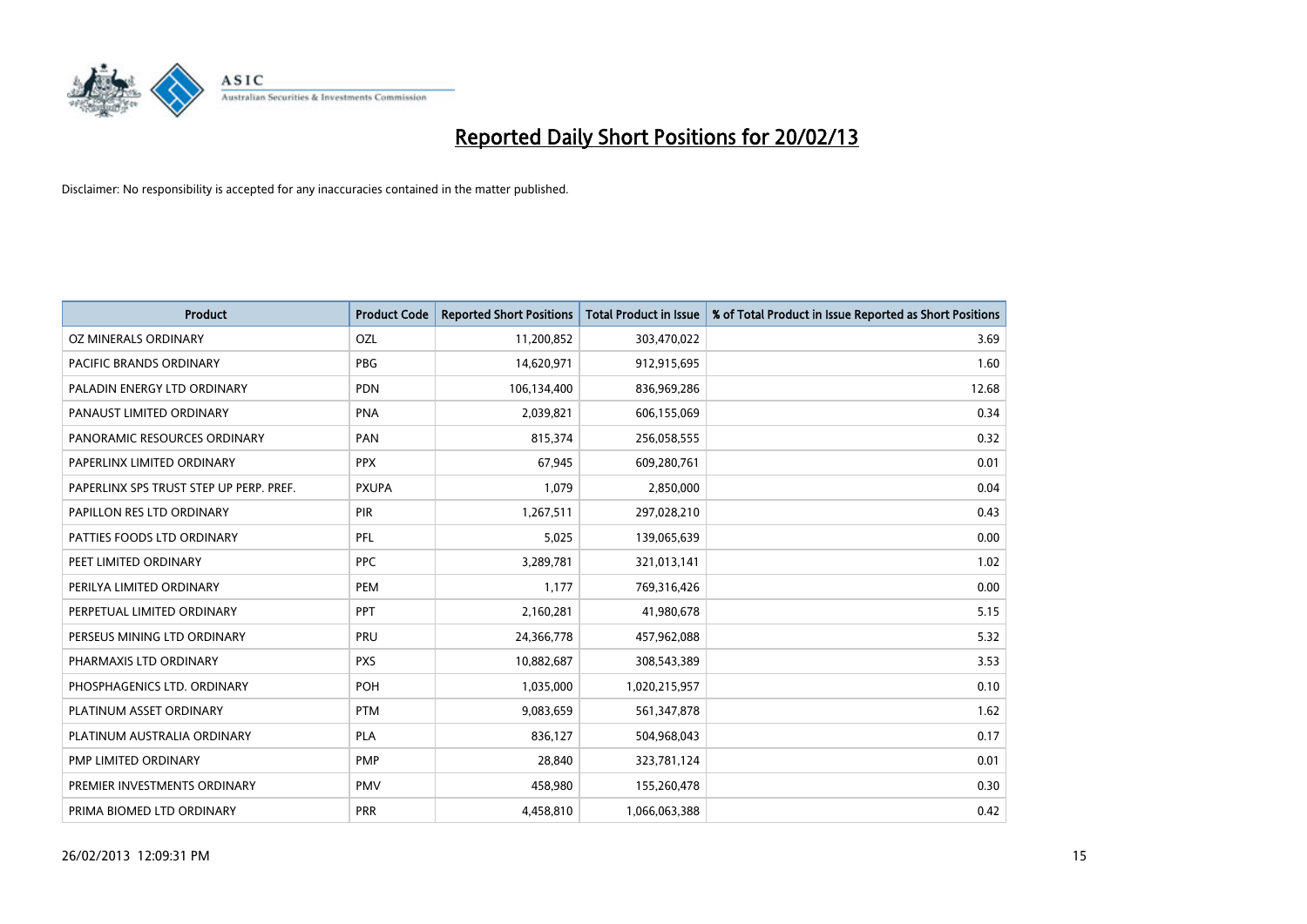

| <b>Product</b>                    | <b>Product Code</b> | <b>Reported Short Positions</b> | <b>Total Product in Issue</b> | % of Total Product in Issue Reported as Short Positions |
|-----------------------------------|---------------------|---------------------------------|-------------------------------|---------------------------------------------------------|
| PRIMARY HEALTH CARE ORDINARY      | PRY                 | 16,964,441                      | 502,983,554                   | 3.37                                                    |
| PROGRAMMED ORDINARY               | <b>PRG</b>          | 223,578                         | 118,177,001                   | 0.19                                                    |
| PURA VIDA ENERGY NL ORDINARY      | <b>PVD</b>          | 157,040                         | 59,983,514                    | 0.26                                                    |
| <b>QANTAS AIRWAYS ORDINARY</b>    | QAN                 | 25,446,215                      | 2,248,150,128                 | 1.13                                                    |
| OBE INSURANCE GROUP ORDINARY      | <b>OBE</b>          | 47,088,875                      | 1,196,747,582                 | 3.93                                                    |
| ORXPHARMA LTD ORDINARY            | <b>ORX</b>          | 130,762                         | 144,644,706                   | 0.09                                                    |
| <b>QUBE HOLDINGS LTD ORDINARY</b> | <b>QUB</b>          | 12,254,009                      | 926,489,845                   | 1.32                                                    |
| RAMELIUS RESOURCES ORDINARY       | <b>RMS</b>          | 4,939,849                       | 337,296,949                   | 1.46                                                    |
| RAMSAY HEALTH CARE ORDINARY       | <b>RHC</b>          | 2,407,601                       | 202,081,252                   | 1.19                                                    |
| <b>RCR TOMLINSON ORDINARY</b>     | <b>RCR</b>          | 57,531                          | 132,431,265                   | 0.04                                                    |
| <b>REA GROUP ORDINARY</b>         | <b>REA</b>          | 35,417                          | 131,714,699                   | 0.03                                                    |
| <b>RECKON LIMITED ORDINARY</b>    | <b>RKN</b>          | 452,270                         | 129,488,015                   | 0.35                                                    |
| <b>RED 5 LIMITED ORDINARY</b>     | <b>RED</b>          | 413,406                         | 135,488,008                   | 0.31                                                    |
| <b>RED FORK ENERGY ORDINARY</b>   | <b>RFE</b>          | 3,282,867                       | 384,951,719                   | 0.85                                                    |
| REDBANK ENERGY LTD ORDINARY       | <b>AEJ</b>          | 13                              | 786,287                       | 0.00                                                    |
| REDFLEX HOLDINGS ORDINARY         | <b>RDF</b>          | 342                             | 110,762,310                   | 0.00                                                    |
| REECE AUSTRALIA LTD. ORDINARY     | <b>REH</b>          | 449                             | 99,600,000                    | 0.00                                                    |
| REGIS RESOURCES ORDINARY          | <b>RRL</b>          | 7,029,017                       | 473,975,396                   | 1.48                                                    |
| RESMED INC CDI 10:1               | <b>RMD</b>          | 16,808,359                      | 1,556,242,300                 | 1.08                                                    |
| <b>RESOLUTE MINING ORDINARY</b>   | <b>RSG</b>          | 3,378,978                       | 643,094,224                   | 0.53                                                    |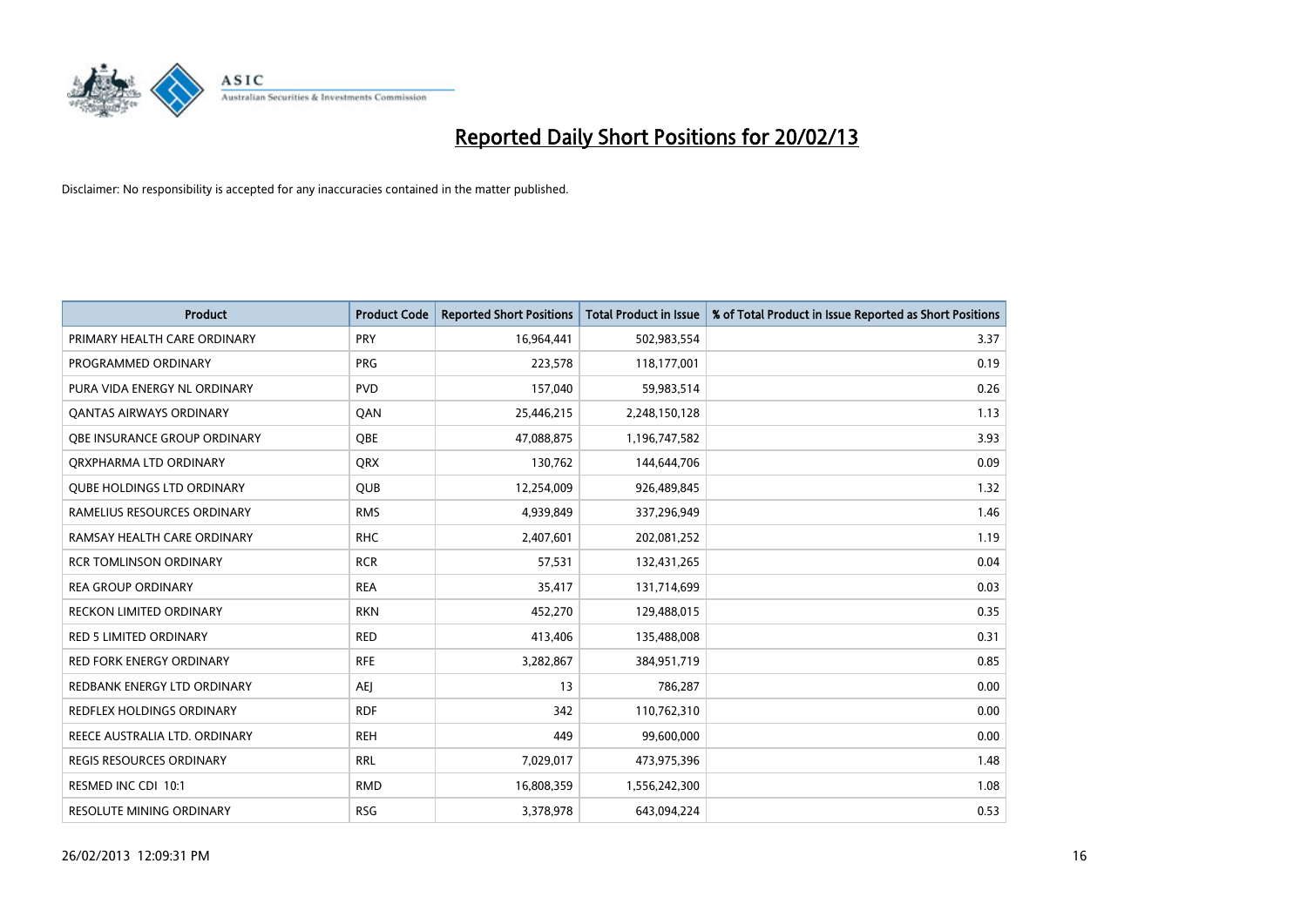

| <b>Product</b>                        | <b>Product Code</b> | <b>Reported Short Positions</b> | <b>Total Product in Issue</b> | % of Total Product in Issue Reported as Short Positions |
|---------------------------------------|---------------------|---------------------------------|-------------------------------|---------------------------------------------------------|
| <b>RESOURCE GENERATION ORDINARY</b>   | <b>RES</b>          | 73                              | 263,345,652                   | 0.00                                                    |
| <b>RETAIL FOOD GROUP ORDINARY</b>     | <b>RFG</b>          | 156,089                         | 130,087,856                   | 0.12                                                    |
| REVERSE CORP LIMITED ORDINARY         | <b>REF</b>          | 100                             | 92,382,175                    | 0.00                                                    |
| REX MINERALS LIMITED ORDINARY         | <b>RXM</b>          | 2,536,929                       | 188,907,284                   | 1.34                                                    |
| <b>RHG LIMITED ORDINARY</b>           | <b>RHG</b>          | 35,252                          | 308,483,177                   | 0.01                                                    |
| RIALTO ENERGY ORDINARY                | <b>RIA</b>          | 41                              | 672,259,992                   | 0.00                                                    |
| <b>RIDLEY CORPORATION ORDINARY</b>    | <b>RIC</b>          | 153,367                         | 307,817,071                   | 0.05                                                    |
| RIO TINTO LIMITED ORDINARY            | <b>RIO</b>          | 9,033,129                       | 435,758,720                   | 2.07                                                    |
| ROC OIL COMPANY ORDINARY              | <b>ROC</b>          | 1,923,029                       | 683,235,552                   | 0.28                                                    |
| <b>RURALCO HOLDINGS ORDINARY</b>      | <b>RHL</b>          | 12,000                          | 55,019,284                    | 0.02                                                    |
| SAI GLOBAL LIMITED ORDINARY           | SAI                 | 4,396,573                       | 206,963,533                   | 2.12                                                    |
| SALMAT LIMITED ORDINARY               | <b>SLM</b>          | 1,672                           | 159,812,799                   | 0.00                                                    |
| SAMSON OIL & GAS LTD ORDINARY         | <b>SSN</b>          | 7,795,653                       | 1,985,896,471                 | 0.39                                                    |
| SANDFIRE RESOURCES ORDINARY           | <b>SFR</b>          | 3,577,982                       | 153,590,968                   | 2.33                                                    |
| SANTOS LTD ORDINARY                   | <b>STO</b>          | 2,994,933                       | 958,897,583                   | 0.31                                                    |
| SARACEN MINERAL ORDINARY              | SAR                 | 11,630,674                      | 595,263,186                   | 1.95                                                    |
| SCA PROPERTY GROUP STAPLED SECURITIES | <b>SCP</b>          | 20,166,384                      | 585,455,114                   | 3.44                                                    |
| SEDGMAN LIMITED ORDINARY              | SDM                 | 78,164                          | 217,623,797                   | 0.04                                                    |
| SEEK LIMITED ORDINARY                 | <b>SEK</b>          | 19,460,654                      | 337,101,307                   | 5.77                                                    |
| SENEX ENERGY LIMITED ORDINARY         | SXY                 | 1,478,244                       | 1,140,804,837                 | 0.13                                                    |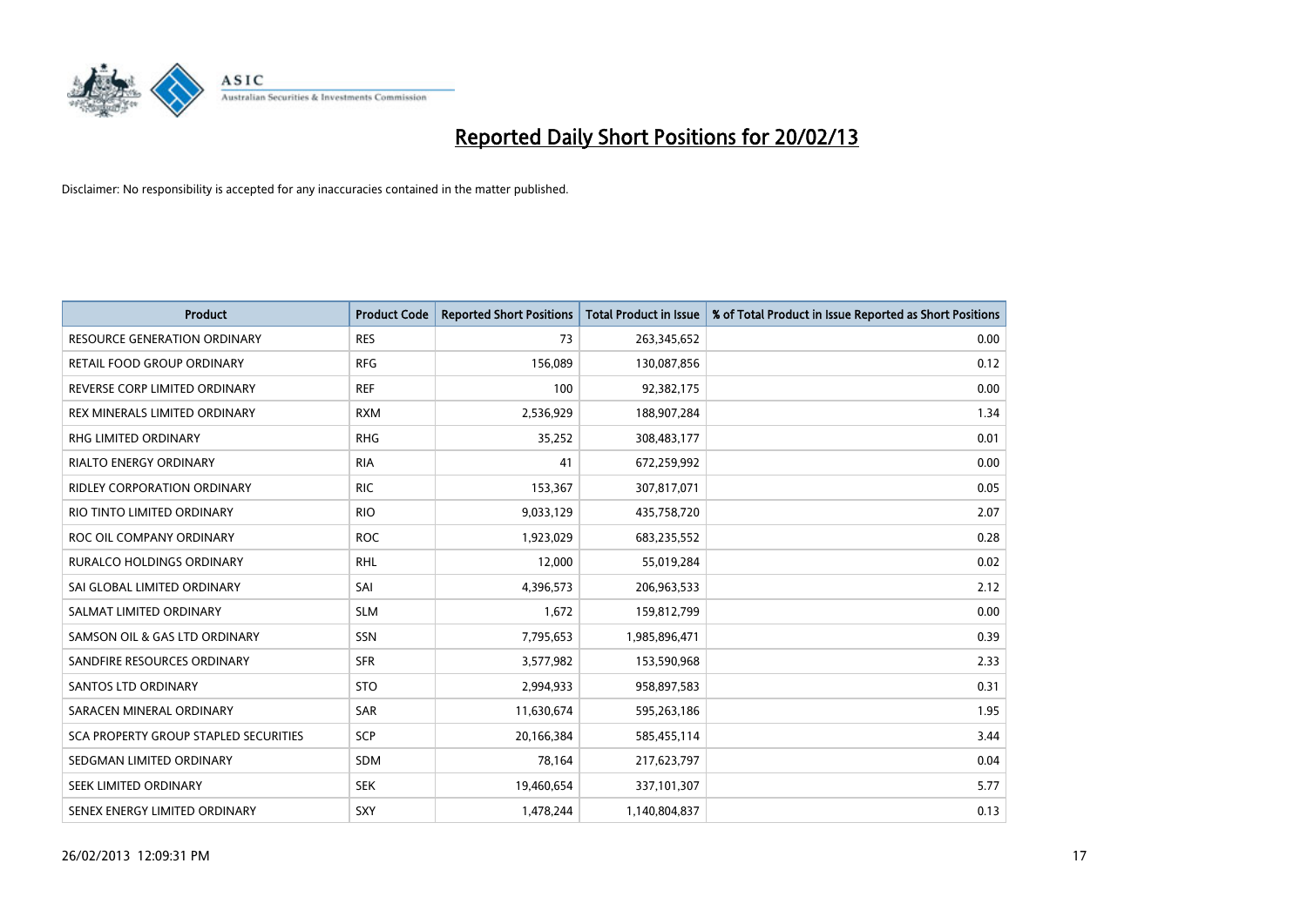

| <b>Product</b>                           | <b>Product Code</b> | <b>Reported Short Positions</b> | <b>Total Product in Issue</b> | % of Total Product in Issue Reported as Short Positions |
|------------------------------------------|---------------------|---------------------------------|-------------------------------|---------------------------------------------------------|
| SERVCORP LIMITED ORDINARY                | SRV                 | 16,466                          | 98,432,275                    | 0.02                                                    |
| SERVICE STREAM ORDINARY                  | <b>SSM</b>          | 100                             | 283,418,867                   | 0.00                                                    |
| SEVEN GROUP HOLDINGS ORDINARY            | <b>SVW</b>          | 3,082,740                       | 307,410,281                   | 1.00                                                    |
| SEVEN WEST MEDIA LTD ORDINARY            | <b>SWM</b>          | 19,717,967                      | 999,160,872                   | 1.97                                                    |
| SIGMA PHARMACEUTICAL ORDINARY            | <b>SIP</b>          | 5,500,241                       | 1,162,669,614                 | 0.47                                                    |
| SIGNATURE METALS LTD ORDINARY            | <b>SBL</b>          | 300                             | 2,759,575,214                 | 0.00                                                    |
| SILEX SYSTEMS ORDINARY                   | <b>SLX</b>          | 1,254,448                       | 170,232,464                   | 0.74                                                    |
| SILVER CHEF LIMITED ORDINARY             | SIV                 | 2,493                           | 27,222,919                    | 0.01                                                    |
| SILVER LAKE RESOURCE ORDINARY            | <b>SLR</b>          | 3,563,144                       | 379,048,750                   | 0.94                                                    |
| SIMS METAL MGMT LTD ORDINARY             | SGM                 | 9,376,394                       | 204,304,126                   | 4.59                                                    |
| SINGAPORE TELECOMM. CHESS DEPOSITARY INT | <b>SGT</b>          | 10,804,822                      | 164,748,297                   | 6.56                                                    |
| SIRIUS RESOURCES NL ORDINARY             | <b>SIR</b>          | 67,561                          | 224,434,586                   | 0.03                                                    |
| SIRTEX MEDICAL ORDINARY                  | <b>SRX</b>          | 595,788                         | 55,768,136                    | 1.07                                                    |
| SKILLED GROUP LTD ORDINARY               | <b>SKE</b>          | 2,906,154                       | 233,487,276                   | 1.24                                                    |
| <b>SLATER &amp; GORDON ORDINARY</b>      | SGH                 | 40,155                          | 170,537,215                   | 0.02                                                    |
| SMS MANAGEMENT, ORDINARY                 | SMX                 | 2,782,986                       | 69,378,477                    | 4.01                                                    |
| SONIC HEALTHCARE ORDINARY                | <b>SHL</b>          | 6,756,180                       | 396,053,681                   | 1.71                                                    |
| SOUL PATTINSON (W.H) ORDINARY            | SOL                 | 10,502                          | 239,395,320                   | 0.00                                                    |
| SP AUSNET STAPLED SECURITIES             | <b>SPN</b>          | 13,015,420                      | 3,367,543,113                 | 0.39                                                    |
| SPARK INFRASTRUCTURE STAPLED NOTE & UNIT | SKI                 | 41,353,929                      | 1,326,734,264                 | 3.12                                                    |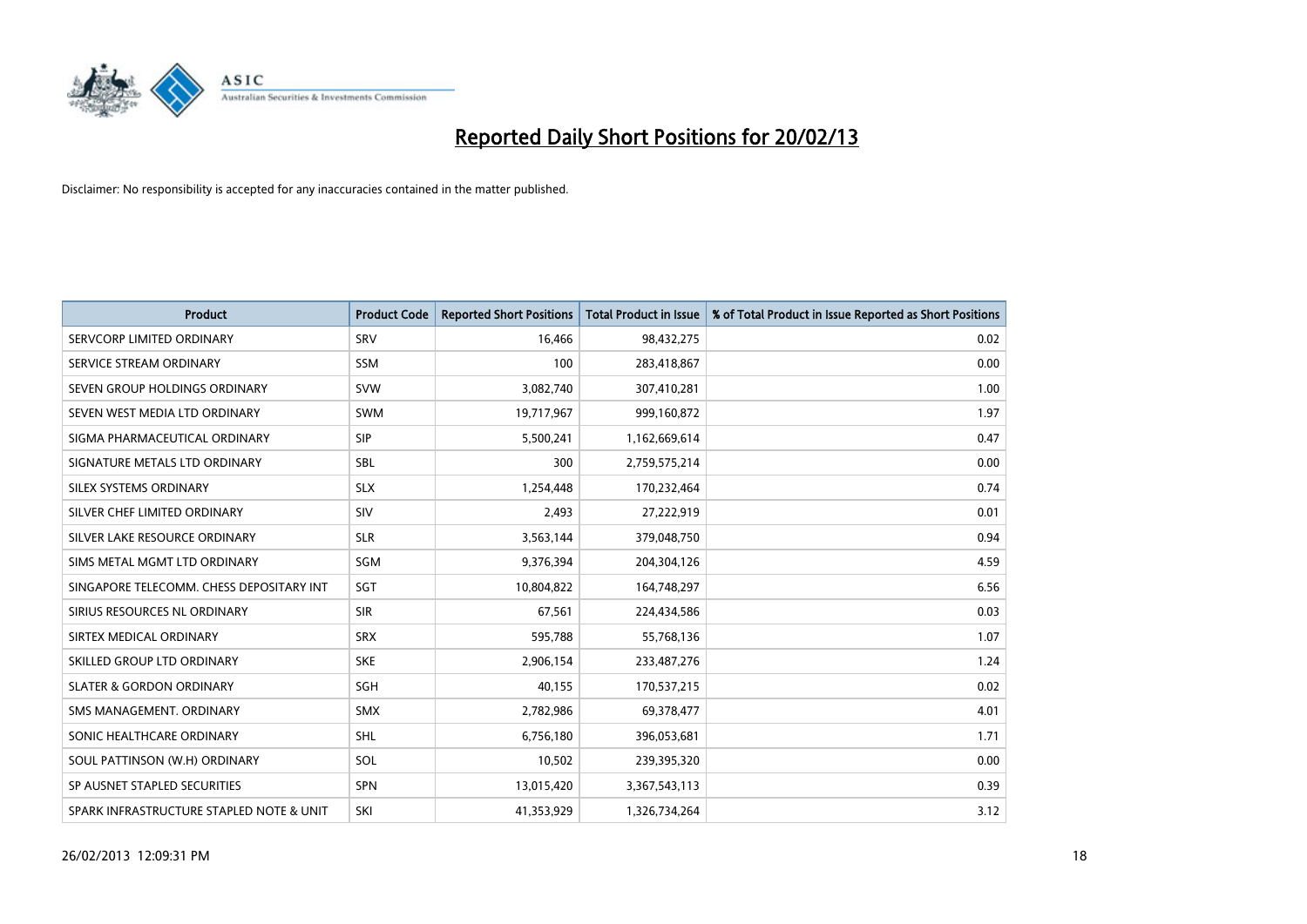

| <b>Product</b>                   | <b>Product Code</b> | <b>Reported Short Positions</b> | <b>Total Product in Issue</b> | % of Total Product in Issue Reported as Short Positions |
|----------------------------------|---------------------|---------------------------------|-------------------------------|---------------------------------------------------------|
| SPDR 200 FUND ETF UNITS          | <b>STW</b>          | 81,167                          | 46,951,346                    | 0.17                                                    |
| ST BARBARA LIMITED ORDINARY      | <b>SBM</b>          | 6,789,875                       | 488,074,077                   | 1.39                                                    |
| STANMORE COAL LTD ORDINARY       | <b>SMR</b>          | 32,870                          | 207,827,090                   | 0.02                                                    |
| STARPHARMA HOLDINGS ORDINARY     | <b>SPL</b>          | 6,415,079                       | 283,665,948                   | 2.26                                                    |
| STH CRS ELECT ENGNR ORDINARY     | <b>SXE</b>          | 108,759                         | 161,523,129                   | 0.07                                                    |
| STHN CROSS MEDIA ORDINARY        | <b>SXL</b>          | 13,640,399                      | 704,858,524                   | 1.94                                                    |
| STOCKLAND UNITS/ORD STAPLED      | <b>SGP</b>          | 31,172,584                      | 2,202,657,963                 | 1.42                                                    |
| STRAITS RES LTD. ORDINARY        | SRO                 | 63,767                          | 1,164,150,159                 | 0.01                                                    |
| SUNCORP GROUP LTD ORDINARY       | <b>SUN</b>          | 7,121,052                       | 1,286,600,980                 | 0.55                                                    |
| SUNDANCE ENERGY ORDINARY         | <b>SEA</b>          | 8,708,675                       | 278,765,141                   | 3.12                                                    |
| SUNDANCE RESOURCES ORDINARY      | SDL                 | 1,798,336                       | 3,072,110,985                 | 0.06                                                    |
| SUNLAND GROUP LTD ORDINARY       | <b>SDG</b>          | 50,798                          | 189,417,674                   | 0.03                                                    |
| SUPER RET REP LTD ORDINARY       | SUL                 | 567,909                         | 196,382,811                   | 0.29                                                    |
| SYD AIRPORT STAPLED US PROHIBIT. | <b>SYD</b>          | 6,918,399                       | 1,861,210,782                 | 0.37                                                    |
| SYRAH RESOURCES ORDINARY         | <b>SYR</b>          | 218,667                         | 135,952,089                   | 0.16                                                    |
| TABCORP HOLDINGS LTD ORDINARY    | <b>TAH</b>          | 15,220,684                      | 734,015,737                   | 2.07                                                    |
| TANAMI GOLD NL ORDINARY          | <b>TAM</b>          | 297,041                         | 261,132,677                   | 0.11                                                    |
| TAP OIL LIMITED ORDINARY         | <b>TAP</b>          | 315,617                         | 241,608,606                   | 0.13                                                    |
| TASSAL GROUP LIMITED ORDINARY    | <b>TGR</b>          | 70,916                          | 146,304,404                   | 0.05                                                    |
| TATTS GROUP LTD ORDINARY         | <b>TTS</b>          | 4,626,364                       | 1,386,351,280                 | 0.33                                                    |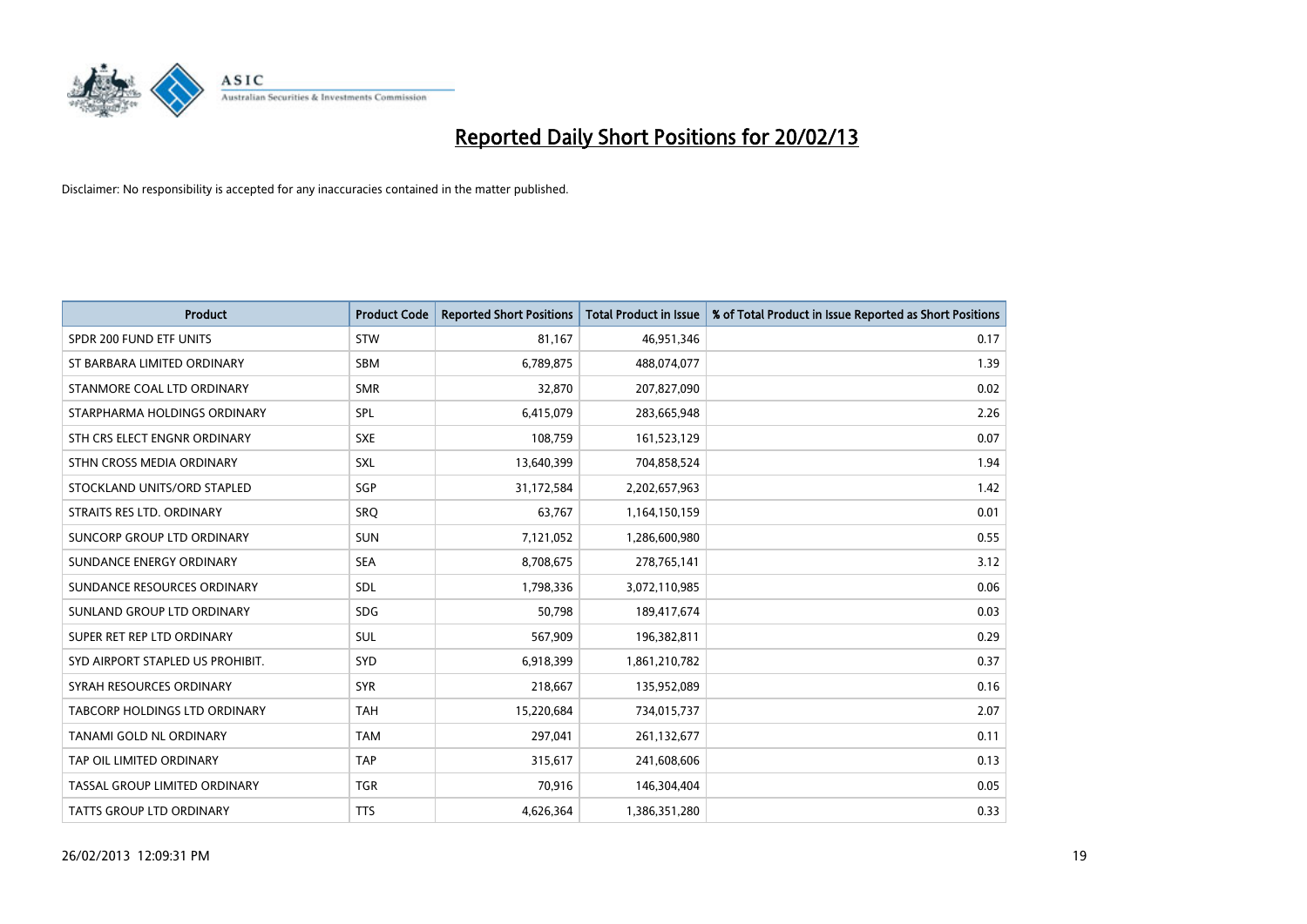

| <b>Product</b>                       | <b>Product Code</b> | <b>Reported Short Positions</b> | <b>Total Product in Issue</b> | % of Total Product in Issue Reported as Short Positions |
|--------------------------------------|---------------------|---------------------------------|-------------------------------|---------------------------------------------------------|
| <b>TECHNOLOGY ONE ORDINARY</b>       | <b>TNE</b>          | 10,645                          | 306,620,955                   | 0.00                                                    |
| TELECOM CORPORATION ORDINARY         | <b>TEL</b>          | 7,300,525                       | 1,824,673,847                 | 0.40                                                    |
| TELSTRA CORPORATION, ORDINARY        | <b>TLS</b>          | 30,059,891                      | 12,443,074,357                | 0.24                                                    |
| TEN NETWORK HOLDINGS ORDINARY        | <b>TEN</b>          | 114,479,724                     | 2,586,970,845                 | 4.43                                                    |
| TERANGA GOLD CORP CDI 1:1            | TGZ                 | 132,889                         | 173,843,756                   | 0.08                                                    |
| THE REJECT SHOP ORDINARY             | <b>TRS</b>          | 2,298,318                       | 26,092,220                    | 8.81                                                    |
| THORN GROUP LIMITED ORDINARY         | TGA                 | 5,198                           | 147,584,880                   | 0.00                                                    |
| TIGER RESOURCES ORDINARY             | TGS                 | 1,274,701                       | 673,470,269                   | 0.19                                                    |
| TOLL HOLDINGS LTD ORDINARY           | <b>TOL</b>          | 37,465,409                      | 717,133,875                   | 5.22                                                    |
| TOX FREE SOLUTIONS ORDINARY          | <b>TOX</b>          | 1,056,097                       | 115,999,858                   | 0.91                                                    |
| TPG TELECOM LIMITED ORDINARY         | <b>TPM</b>          | 605,566                         | 793,808,141                   | 0.08                                                    |
| <b>TRADE ME GROUP ORDINARY</b>       | <b>TME</b>          | 1,097,827                       | 396,017,568                   | 0.28                                                    |
| TRANSFIELD SERVICES ORDINARY         | <b>TSE</b>          | 6,614,022                       | 512,457,716                   | 1.29                                                    |
| TRANSPACIFIC INDUST, ORDINARY        | TPI                 | 25,292,680                      | 1,578,563,490                 | 1.60                                                    |
| TRANSURBAN GROUP TRIPLE STAPLED SEC. | <b>TCL</b>          | 5,867,131                       | 1,481,594,818                 | 0.40                                                    |
| TREASURY WINE ESTATE ORDINARY        | <b>TWE</b>          | 22,853,043                      | 647,227,144                   | 3.53                                                    |
| TROY RESOURCES LTD ORDINARY          | <b>TRY</b>          | 14,850                          | 91,318,649                    | 0.02                                                    |
| UGL LIMITED ORDINARY                 | UGL                 | 6,690,747                       | 166,315,038                   | 4.02                                                    |
| UXC LIMITED ORDINARY                 | <b>UXC</b>          | 1,225,973                       | 308,056,885                   | 0.40                                                    |
| <b>VENTURE MINERALS ORDINARY</b>     | <b>VMS</b>          | 227,760                         | 287,320,170                   | 0.08                                                    |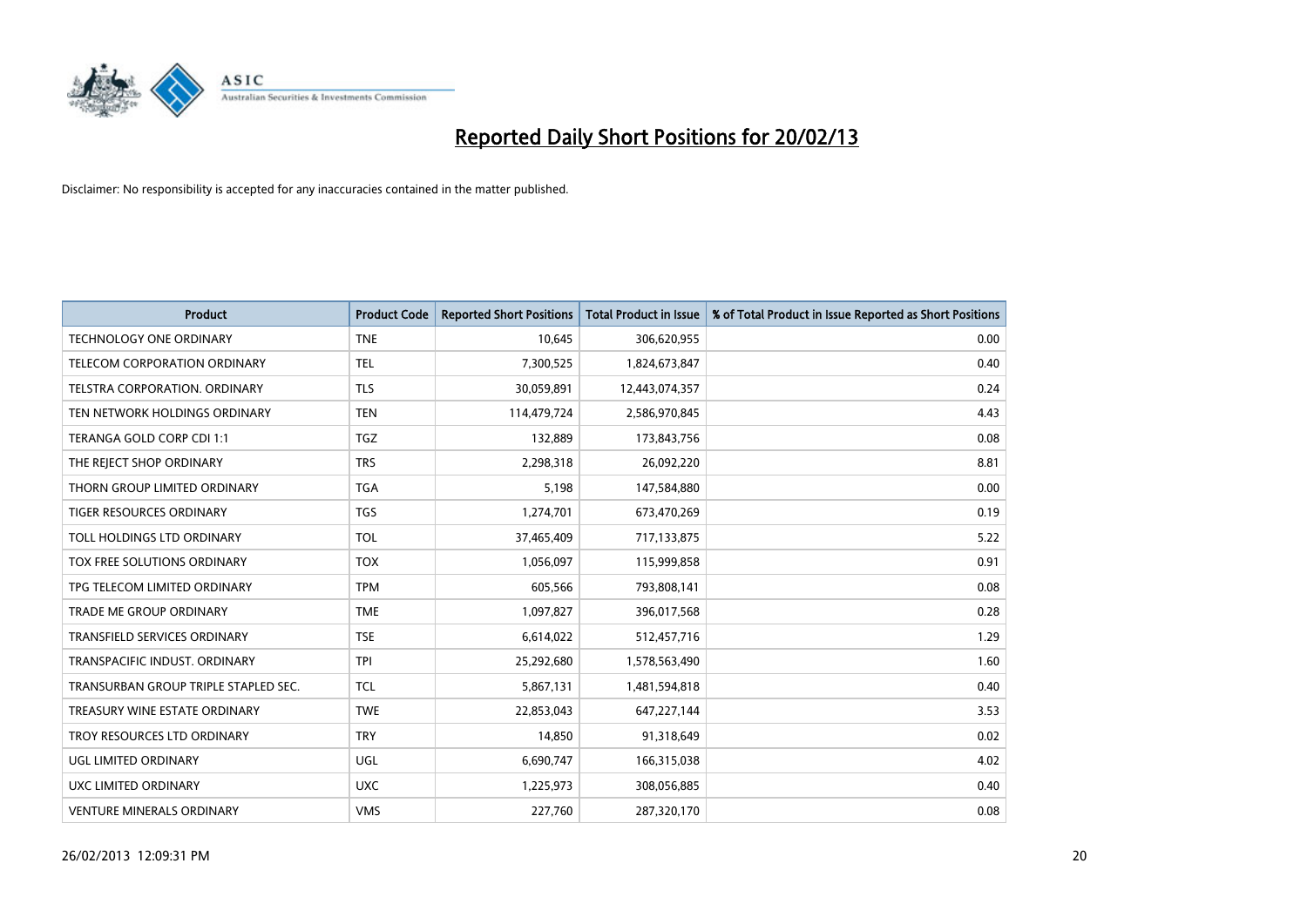

| <b>Product</b>                         | <b>Product Code</b> | <b>Reported Short Positions</b> | <b>Total Product in Issue</b> | % of Total Product in Issue Reported as Short Positions |
|----------------------------------------|---------------------|---------------------------------|-------------------------------|---------------------------------------------------------|
| <b>VILLAGE ROADSHOW LTD ORDINARY</b>   | <b>VRL</b>          | 78,004                          | 154,601,553                   | 0.05                                                    |
| <b>VIRGIN AUS HLDG LTD ORDINARY</b>    | <b>VAH</b>          | 55,948,222                      | 2,455,775,111                 | 2.28                                                    |
| <b>VNGD AUS SHARES ETF UNITS</b>       | VAS                 | 771                             | 5,847,438                     | 0.01                                                    |
| <b>VOCUS COMMS LTD ORDINARY</b>        | <b>VOC</b>          | 111,496                         | 77,846,159                    | 0.14                                                    |
| <b>WATPAC LIMITED ORDINARY</b>         | <b>WTP</b>          | 213,719                         | 184,332,526                   | 0.12                                                    |
| <b>WDS LIMITED ORDINARY</b>            | <b>WDS</b>          | $\overline{7}$                  | 144,740,614                   | 0.00                                                    |
| WEBJET LIMITED ORDINARY                | <b>WEB</b>          | 99,364                          | 79,397,959                    | 0.13                                                    |
| <b>WESFARMERS LIMITED ORDINARY</b>     | <b>WES</b>          | 26,479,922                      | 1,006,651,982                 | 2.63                                                    |
| WESFARMERS LIMITED PARTIALLY PROTECTED | <b>WESN</b>         | 215,569                         | 150,541,616                   | 0.14                                                    |
| WESTERN AREAS LTD ORDINARY             | <b>WSA</b>          | 13,200,500                      | 196,843,803                   | 6.71                                                    |
| WESTERN DESERT RES. ORDINARY           | <b>WDR</b>          | 482,596                         | 360,853,631                   | 0.13                                                    |
| WESTFIELD GROUP ORD/UNIT STAPLED SEC   | <b>WDC</b>          | 8,914,115                       | 2,228,403,362                 | 0.40                                                    |
| WESTFIELD RETAIL TST UNIT STAPLED      | <b>WRT</b>          | 10,773,794                      | 3,054,166,195                 | 0.35                                                    |
| <b>WESTPAC BANKING CORP ORDINARY</b>   | <b>WBC</b>          | 28,089,499                      | 3,103,729,084                 | 0.91                                                    |
| WHITE ENERGY COMPANY ORDINARY          | <b>WEC</b>          | 202,341                         | 322,974,494                   | 0.06                                                    |
| <b>WHITEHAVEN COAL ORDINARY</b>        | <b>WHC</b>          | 55,913,155                      | 1,014,164,422                 | 5.51                                                    |
| WHK GROUP LIMITED ORDINARY             | <b>WHG</b>          | 749,999                         | 265,200,652                   | 0.28                                                    |
| WOODSIDE PETROLEUM ORDINARY            | <b>WPL</b>          | 2,753,724                       | 823,910,657                   | 0.33                                                    |
| WOOLWORTHS LIMITED ORDINARY            | <b>WOW</b>          | 6,973,775                       | 1,242,693,287                 | 0.56                                                    |
| WORLEYPARSONS LTD ORDINARY             | <b>WOR</b>          | 4,369,936                       | 243,021,873                   | 1.80                                                    |